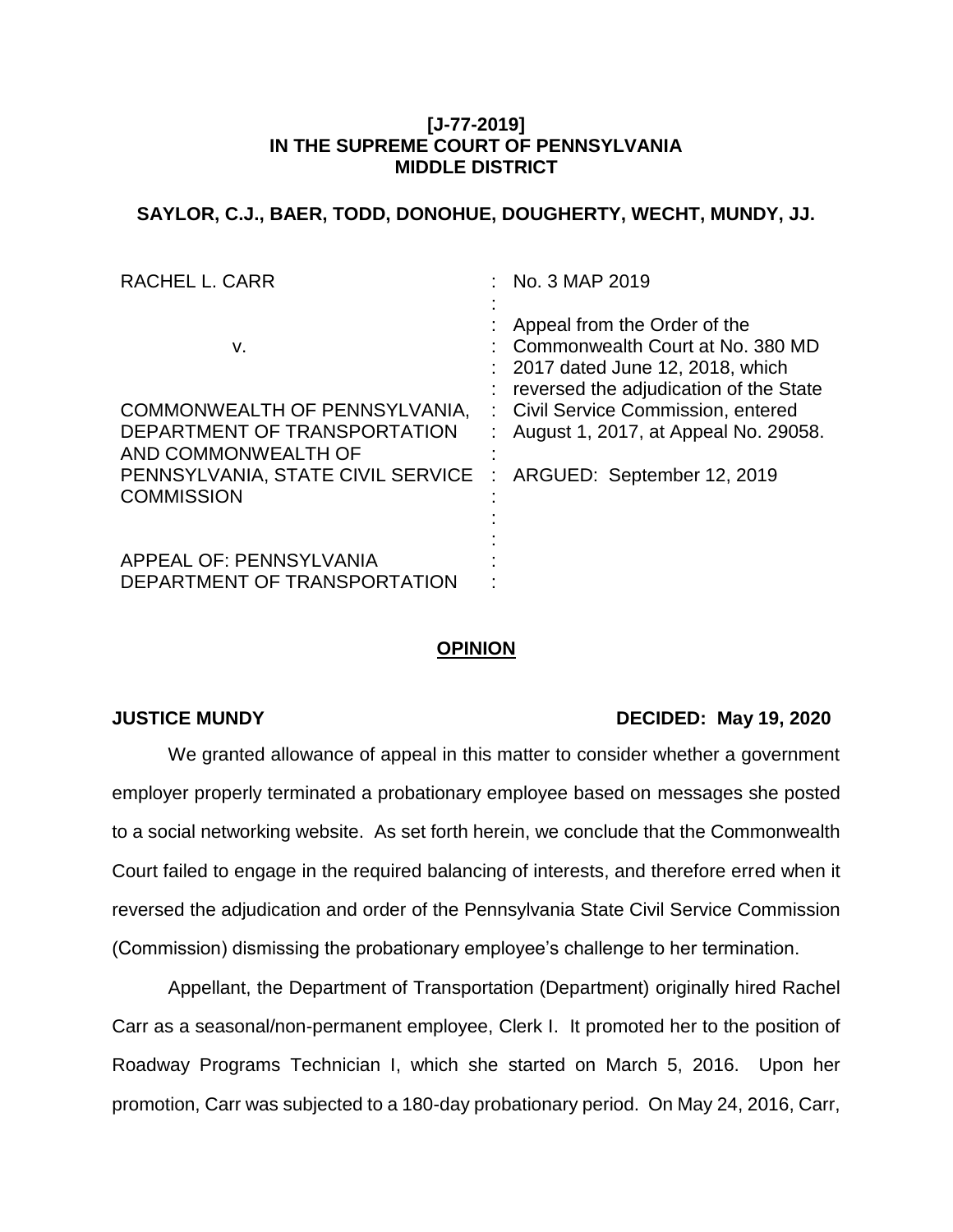while off-duty and at home, posted a "rant" through her personal Facebook<sup>1</sup> account to the closed Facebook group "Creeps of Peeps."<sup>2</sup> She also made several subsequent responses to comments made by members of the Facebook group to the original post. Carr's Facebook profile identified her as a Roadway Programs Technician employed by the Department. She originally posted the following:

> Rant: can we acknowledge the horrible school bus drivers? I'm in PA almost on the NY boarder [sic] bear [sic] Erie and they are hella scary. Daily I get ran [sic] off the berm of our completely wide enough road and today one asked me to tbone it. I end this rant saying I don't give a flying shit about those babies and I will gladly smash into a school bus[.]

N.T. Commission Hearing, 11/17/16, Ex. AA-7. Some of her subsequent responses to

comments included the following:

If you see a vehicle coming perpendicular you [sic] with no turn signal on, do you pull out from your stop sign anyway? Lmk when you're done googling perpendicular

Good then, you don't? Then they shouldn't either

And that's my problem? They broke traffic law[s], which I'm abiding and I'm in the wrong? Get fucked. What world do you live in that I'd deliberate [sic] injure myself in stead [sic] of somebody else. [sic] Didn't call myself a hero

. . .

. . .

 $\overline{a}$ <sup>1</sup> Facebook is a social networking website. "Users of that Web site may post items on their Facebook page that are accessible to other users, including Facebook 'friends' who are notified when new content is posted." *Elonis v. United States*, 575 U.S. \_\_\_, 135 S.Ct. 2001, 2004 (2015).

<sup>&</sup>lt;sup>2</sup> A closed or private group allows only current members to post, comment or share in the group. "What are the privacy options for Facebook groups?" https://www.facebook.com/help/220336891328465 (last visited Jan. 22, 2020).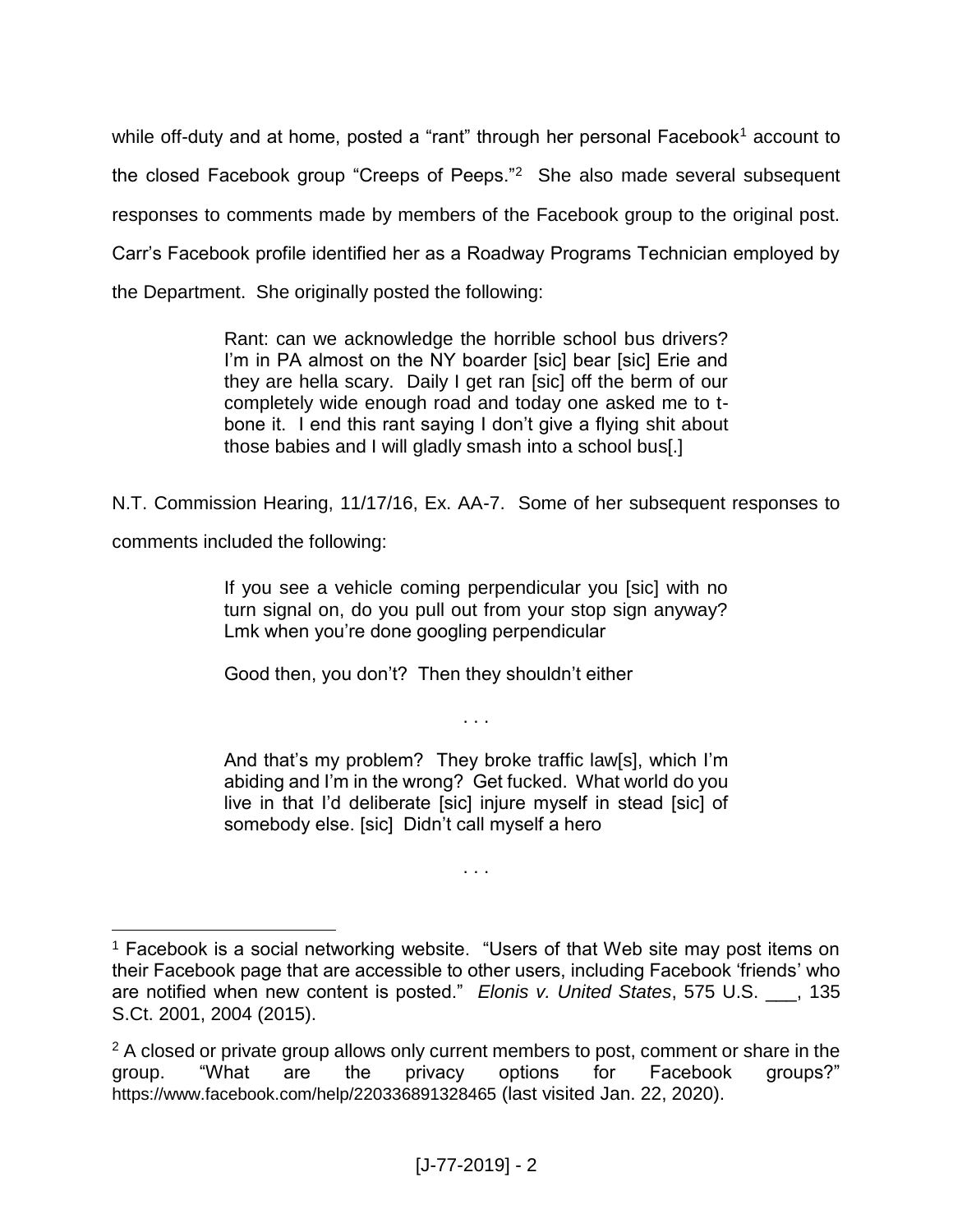No I'm saying you don't care about the random fucks that drive your kids and are you serious? Haha

. . .

I care about me.

. . .

Your children and your decision to chance them with a driver you've never been a passenger with is your problem. A vehicle pulls out in front of me or crosses the yellow line, that's their problem. A sedan, school bus or water truck. You're [sic] kids your problem. Not mine

*Id.*

 $\overline{a}$ 

Three members of the Creeps of Peeps group forwarded complaints to the Department's Facebook page, including screenshots of Carr's posts, and asked the Department to take responsive action. $3$  The complaints were forwarded to the Department's human resources office, which scheduled a pre-disciplinary conference. Following the conference, Carr was placed on suspension pending further investigation. Subsequently, the Department terminated Carr's employment due to inappropriate behavior.

Carr appealed to the Commission pursuant to Section 951(b) of the Civil Service Act (Act), alleging the Department violated Section 905.1 of the Act by terminating her employment for her exercise of her right to free speech. Carr testified and offered the testimony of Robert Chiappelli, the Department's Human Resources Officer for the district. The Department presented testimony from Anthony Reda, its Labor Relations Supervisor. Chiappelli testified that he explains to all new employees the Department's expectations regarding their conduct, which includes off-duty conduct that has a nexus to

<sup>&</sup>lt;sup>3</sup> One member of the group stated: "I hope there are consequences for for [sic] words." The second admonished: "You need to take care of this." The third insisted: "Rachel Carr should be fired for this!" N.T. Commission Hearing, 11/17/16, Ex. AA-7.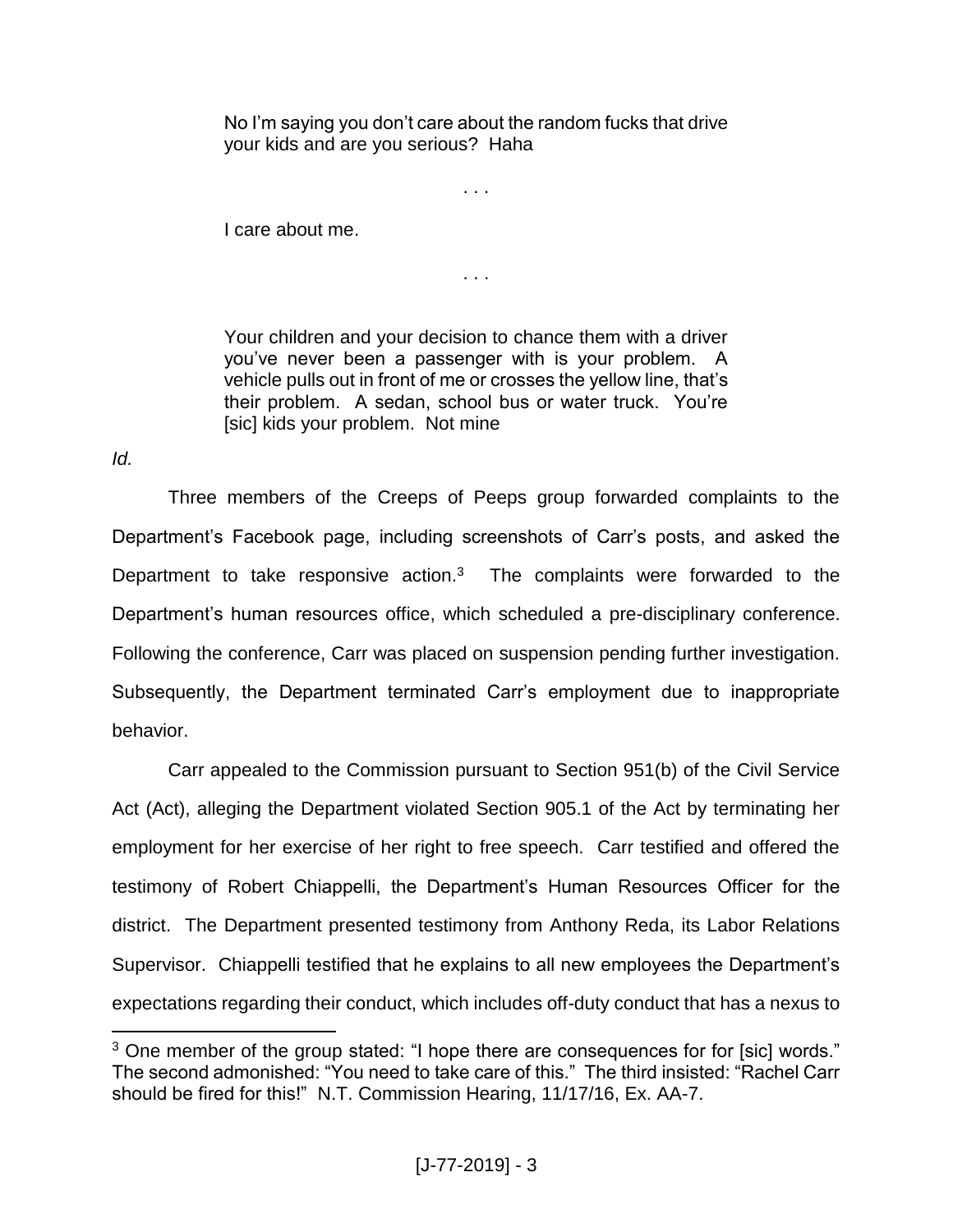the Department and its mission. Chiappelli testified that Carr's Facebook posts undermined the Department's goal of ensuring safety for the public on Pennsylvania roads. He conceded her posts did not directly reflect an inability of Carr to perform her job function. Chiappelli testified that Carr was not treated differently by the Department than it has treated other employees in similar circumstances.

Reda, similarly testified that Carr's off-duty behavior and not her job performance constituted the reason for the termination of her employment. He explained that her posts affected the Department's image before the public and exposed the Department to potential liability should Carr act in a manner consistent with her posts. Reda also testified that the Department's disciplinary action against Carr was consistent with actions against similarly situated employees.

Carr testified that she never intended to act in accordance with her rant, which she described as a response to her frustration over the perceived unsafe driving by school bus drivers in her area. She expressed surprise that the tone of her post was of concern to the public. Given the reaction, however, she testified she would not post in that manner again.

The Commission affirmed the Department's termination of Carr's employment. Based on its findings, the Commission concluded as follows:

> [T]he Commission is at a complete loss to find any reasonable public interest in a rant about harming children or a bus driver. [Carr]'s remarks do not provide any educational information to the public or serve to inform them about any public matter. Furthermore, even if the Facebook rant contains an inkling of public interest, we find Chiappelli and Reda credible that [Carr] presented herself as an appointing authority employee and her rant completely disregards the basic safety mission put forth in its mission statement. [Carr]'s Facebook rant caused disruption to the appointing authority's reputation and mission that outweighed [Carr's] interest in her free speech. Thus, [Carr]'s Facebook rants do not constitute protected free speech.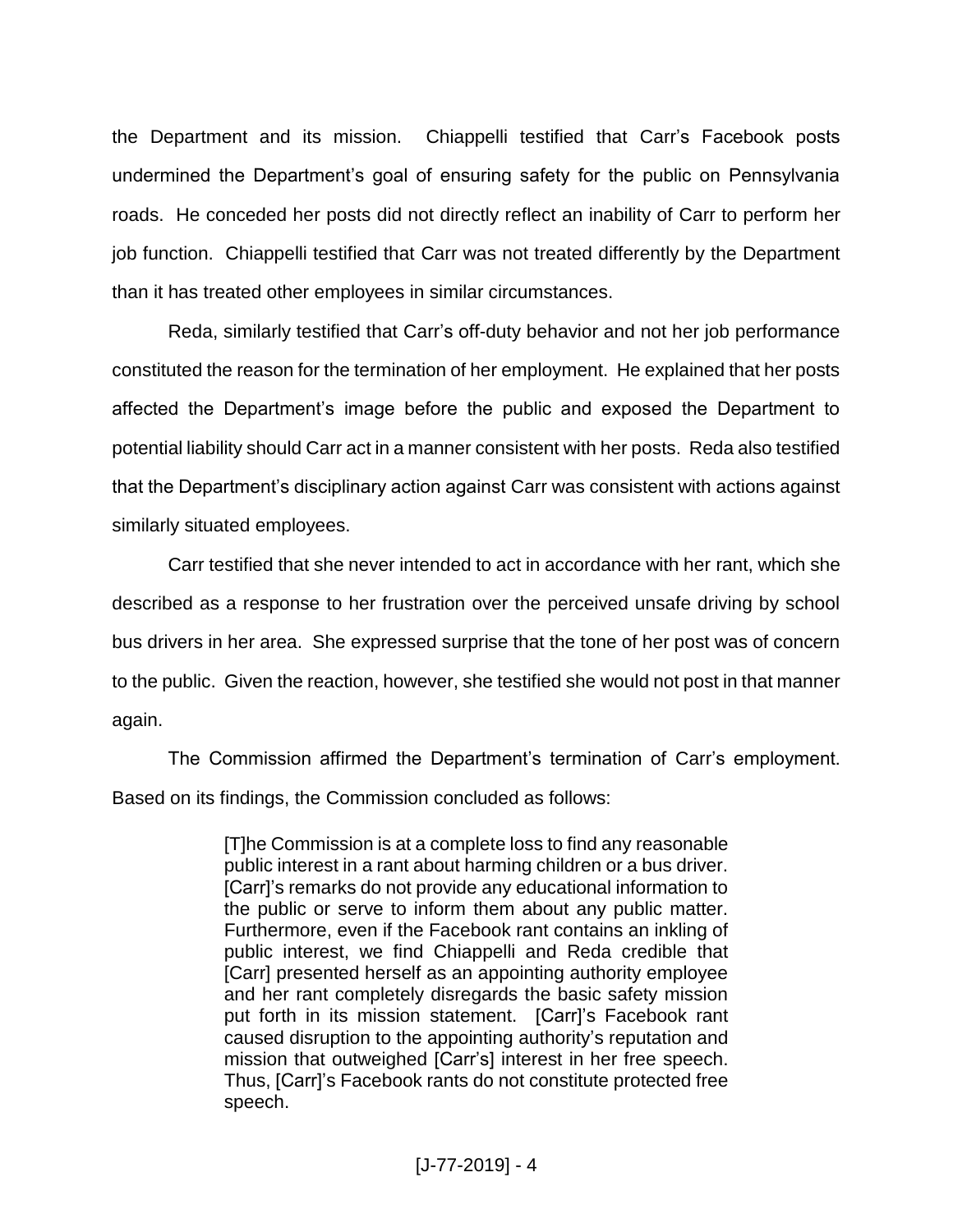Commission's Adjudication, 8/1/17, at 18-19 (citation omitted). The Commission also found that Carr did not present sufficient evidence that she had been treated differently from other employees whose off-duty remarks brought the Department's mission into disrepute. Carr filed a timely appeal to the Commonwealth Court.<sup>4</sup>

A unanimous three-judge panel of the Commonwealth Court reversed the adjudication of the Commission. *See Carr v. Dep't of Transp., et al.*, 189 A.3d 1 (Pa. Cmwlth. 2018).<sup>5</sup> Carr argued before the panel that the Commission erred in determining her postings did not qualify as protected speech. The Department argued that, to the contrary, the Commission correctly determined the postings were not protected speech. The panel noted the question of whether certain speech is constitutionally protected is a question of law. It stated its review is limited to whether Carr's constitutional rights were violated, whether the Commission committed an error of law, and whether its findings of fact are supported by the record. *See* 2 Pa.C.S. § 704.

The panel, citing a dearth of guiding case law from this Court, relied on federal cases prescribing the proper inquiry for courts addressing whether a government employee may be disciplined for speech-related conduct.<sup>6</sup> The panel noted the United States Supreme Court defined a two-part inquiry to determine if the employee's speech

 $\overline{a}$ <sup>4</sup> Carr also filed an action in the Commonwealth Court's original jurisdiction alleging that the Department violated her First Amendment right to free speech and that the Commission violated her right to due process. The Commonwealth Court granted summary relief to the Commission and dismissed it from the action. The original jurisdiction action against the Department remains pending in the Commonwealth Court.

<sup>&</sup>lt;sup>5</sup> The panel correctly noted that "[a]lthough probationary civil service employees do not enjoy the same job security as regular status employees, they still enjoy the same constitutional rights as their regular status counterparts. Accordingly, Carr's status as a probationary employee is of no consequence to the instant matter." *Carr*, 189 A.3d at 10.

<sup>6</sup> The panel acknowledged this Court's decision in *Sacks v. Dep't of Pub. Welfare*, 465 A.2d 981 (Pa. 1983), discussed further infra, but noted it concerned only the second prong of inquiry balancing the interests of the parties.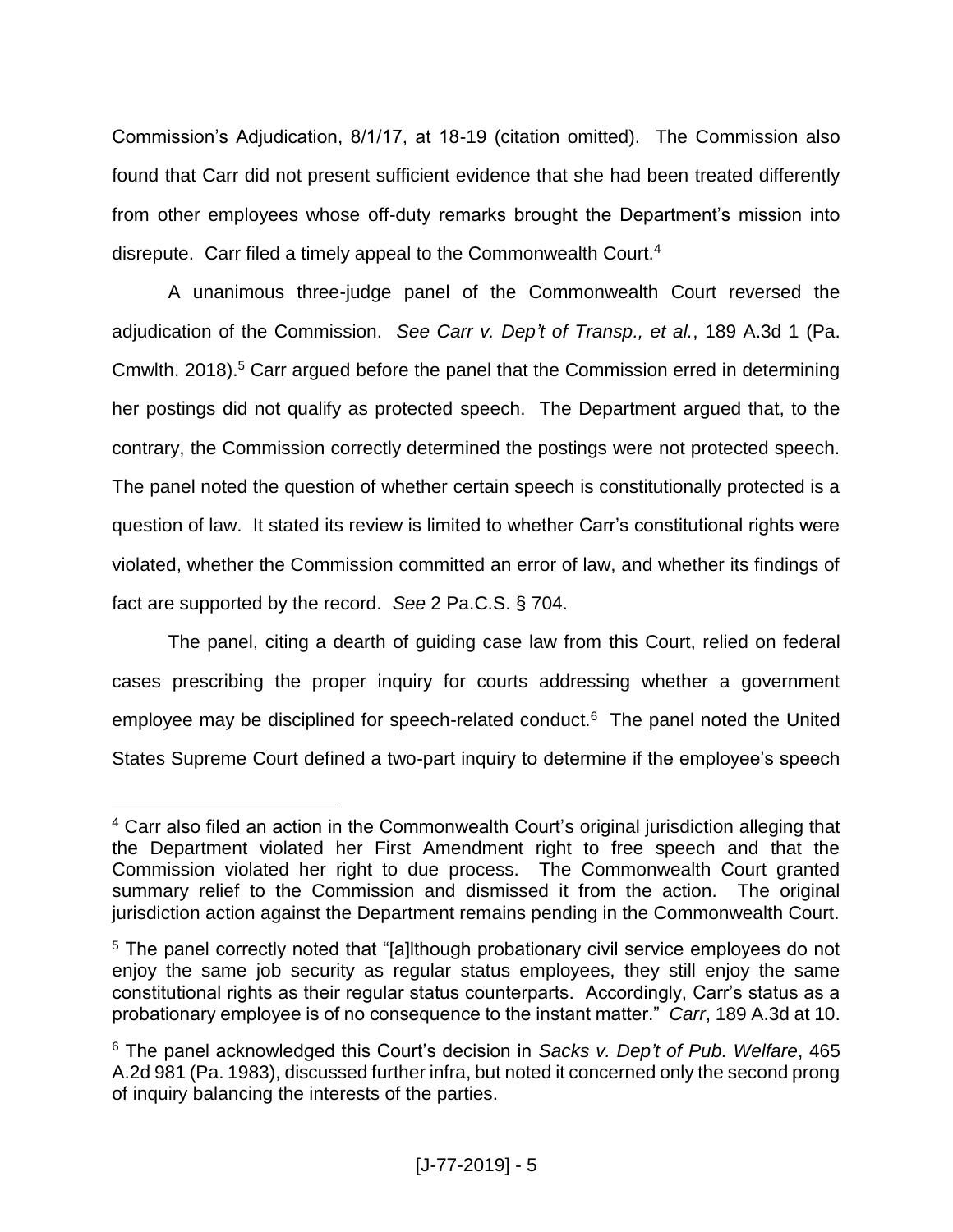is constitutionally protected. The first inquiry requires a determination of whether the speech involves a matter of public concern. *Carr*, 189 A.3d at 10-11 (citing *Garcetti v. Ceballos*, 547 U.S. 410, 418 (2006)). Speech implicates a "public concern" if its content or context addresses a matter of political, social, or other area of interest to the community. *Id.* at 11 (citing *Miller v. Clinton Cnty*., 544 F.3d 542, 548 (3d Cir. 2008)). This contrasts with an employer's discipline for speech on matters of purely private interest, where there is no threat to debate of public issues. *Id.* (citing *Dun and Bradstreet, Inc. v. Greenmoss Builders, Inc.*, 722 U.S. 749, 759-60 (1985)). If the speech is found to encompass a public concern, the second inquiry requires a determination of whether the speech has a potential to adversely affect the government employer's operation. This entails a balancing of the employee's free speech with the entity's interest in preventing impaired performance, morale, and workplace relationships. *Id*. (citing *Connick v. Myers*, 461 U.S. 138, 151 (1983)).

Applying this inquiry to the instant case, the panel noted Carr maintained that her post was a statement of her opinion of the quality of the area's school bus drivers and the risk they presented to the traveling public. The Department argued her posts reflected merely her own frustration with a single incident by a specific driver, and thus embodied only private concerns. The panel determined the Commission erred in finding Carr's original post did not involve a matter of public concern. The panel concluded Carr's original post sought acknowledgement of the generally poor quality of the school bus drivers in the area. Her reference to a specific incident arose in her responses to comments made to the original post. While the panel found Carr's tone and intimations to be reprehensible, it noted that violent or objectionable speech does not negate its characterization as addressing a public concern. *Id.* at 12 (citing *Rankin v. McPherson*, 483 U.S. 378 (1987)).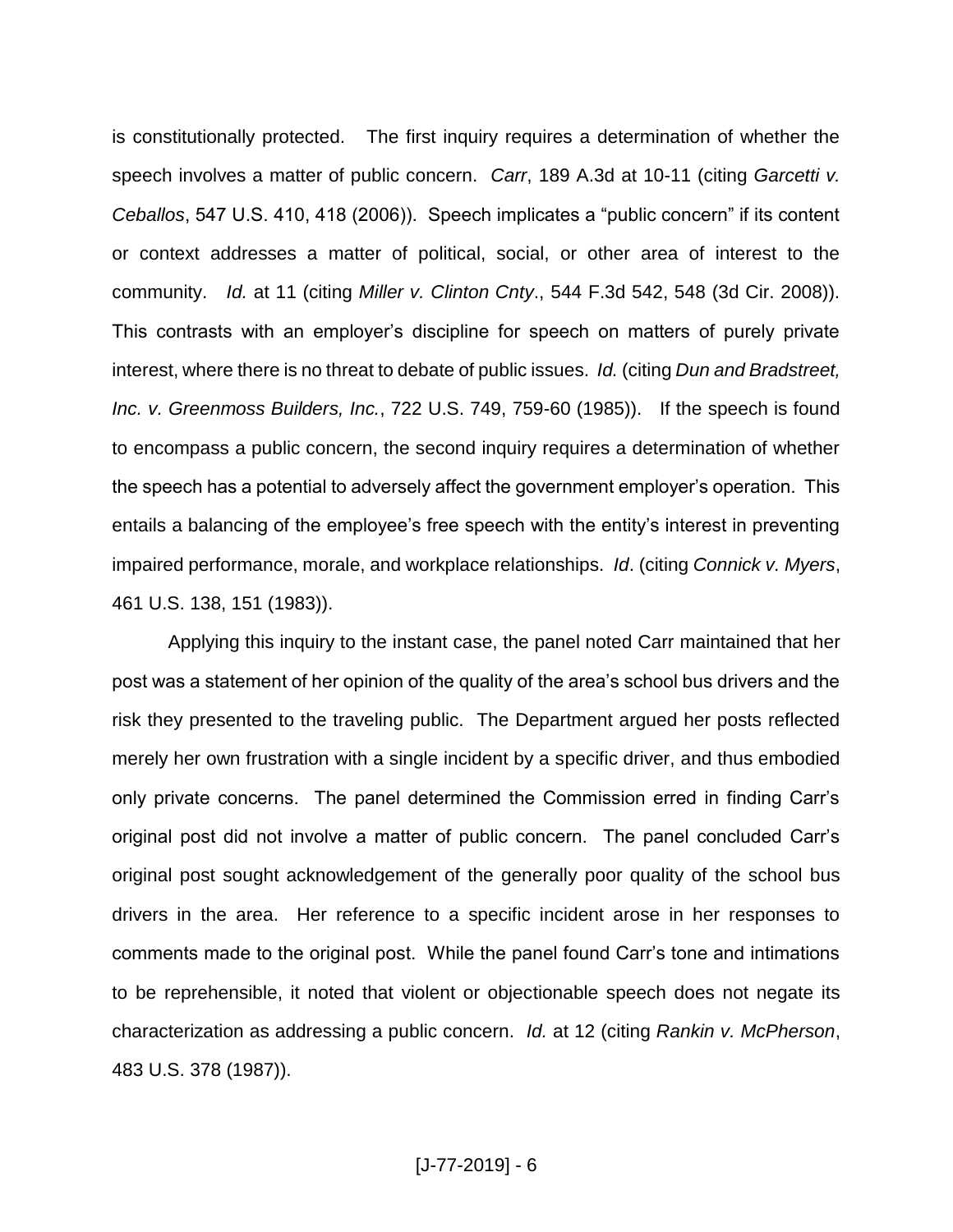The panel next addressed whether the Department nevertheless had a sufficient justification for treating Carr differently from a member of the general public with respect to consequences for her speech. For this question, the panel looked to this Court's decision in *Sacks*. Therein, relying on United States Supreme Court precedent, we identified a list of factors a court must consider in resolving this second prong of the inquiry. The panel determined the following four factors were pertinent to the instant case.

> 1. Whether, because of the speech, the government agency is prevented from efficiently carrying out its responsibilities;

> 2. Whether the speech impairs the employee's ability to carry out his own responsibilities;

> 3. Whether the speech interferes with essential and close working relationships;

4. The manner, time and place in which the speech occurs.

*Carr*, 189 A.3d at 13 (quoting *Sacks*, 465 A.2d at 988-989).<sup>7</sup>

 $\overline{a}$ 

The Department argued that Carr's posts demonstrated she was "capable of

violent behavior" and of putting others at risk. *Id.* at 14. This, the Department claimed,

*Id.* at 13-14 (quoting *Sacks*, 465 A.2d at 988-89).

<sup>7</sup> The remaining factors identified in *Sacks*, and found to be inapplicable to the instant case by the panel, are the following.

<sup>5.</sup> Whether the speaker is in a position in which the need for confidentiality was so great as to justify dismissal for even completely accurate public statements[;]

<sup>6.</sup> Whether narrowly drawn grievance procedures required submission of complaints about the operation of the agency to superiors for action prior to taking complaints to the public[; and]

<sup>7.</sup> Whether a statement that was knowingly or recklessly false, if it were neither shown nor could reasonably be presumed to have harmful effects, would still be protected by the First Amendment.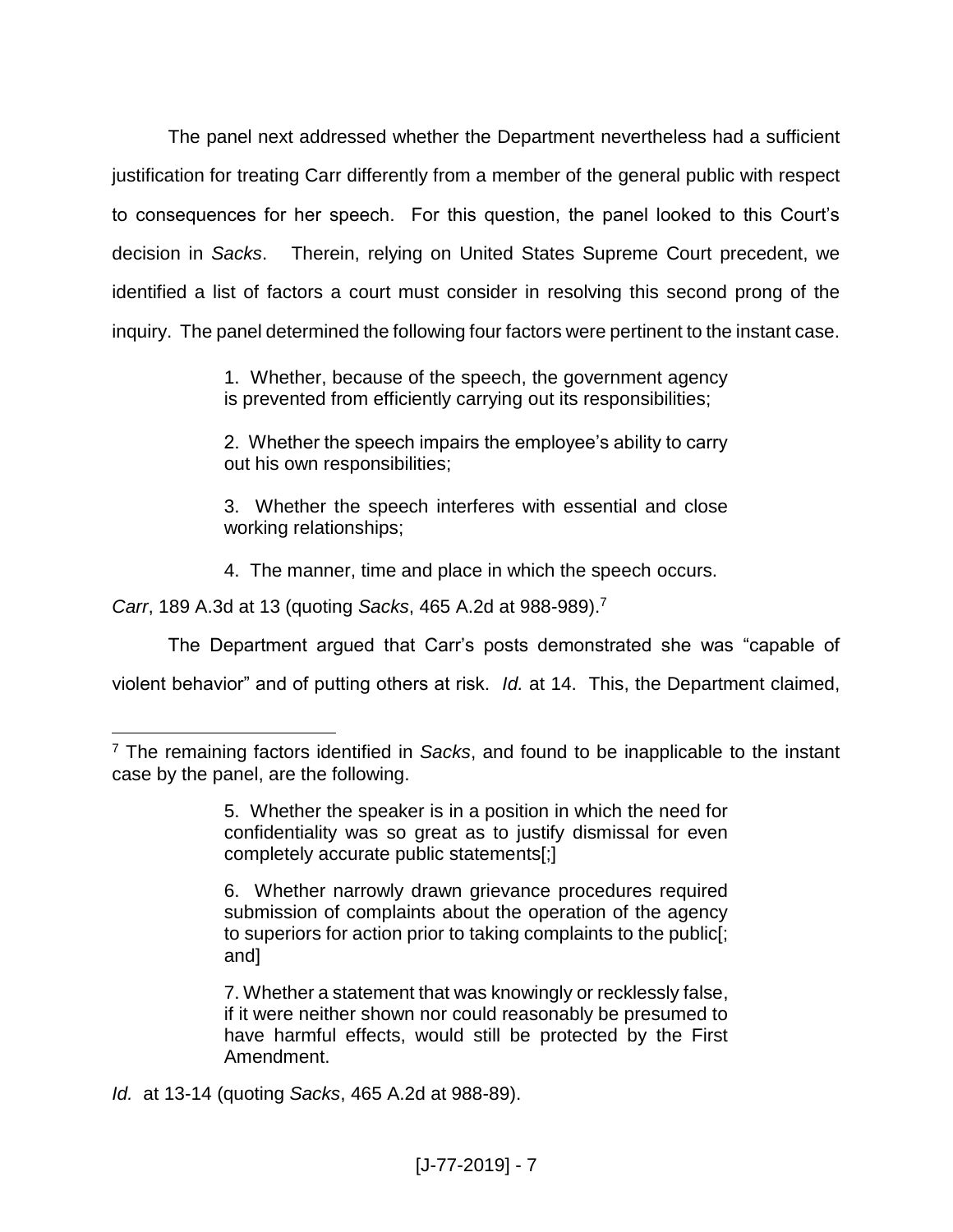would adversely affect its ability to meet its goal of public safety on the roads. The panel concluded the Department's characterization of the speech and its supposed effect were an unsupportable extrapolation. Carr's posts did not threaten violence, and despite their "incendiary verbiage," *id*. at 14, were an expression of frustration over the potential consequences of a bus driver failing to abide by traffic laws. The panel found the Department's assertions to be too speculative to justify its actions under the first factor. The panel then noted there was no dispute that Carr's posts did not affect her ability to perform her job functions and did not impact her workplace relationships. As to the time, place and manner of Carr's speech, the panel concluded the posting in a Facebook group weighed only slightly in the Department's favor given the exposure and reactions the comments encountered. The panel then weighed the factors, concluding that "the Department's generalized interest in the safety of the traveling public does not outweigh Carr's specific interest in commenting on the safety of a particular bus driver." *Id*. at 15. Accordingly, the panel reversed the adjudication of the Commission and remanded with instruction to reinstate Carr to her prior employment status.

The Department sought allowance of appeal, which we granted to address the following issues:

1. Is the Commonwealth Court's decision in conflict with the U.S. Supreme Court's rulings in *Pickering* [*v. Bd. of Educ. of Twp. High Sch. Dist.*, 391 U.S. 563 (1968)] and its progeny, which allow a government employer to terminate an employee on the basis of their speech, even when it touches upon a matter of public concern, so long as the employer can demonstrate that an adverse effect could be reasonably foreseen?

2. Did the Commonwealth Court err as a matter of law by failing to give sufficient weight to the public importance, or lack thereof, of Carr's Facebook comments, as required by *Pickering* and its progeny?

3. Did the Commonwealth Court err as a matter of law by failing to give sufficient weight to the public importance, or lack thereof, of Carr's Facebook comments, as required by the Pennsylvania Supreme Court in *Sacks* [*v. Dep't of Pub. Welfare*, 465 A.2d 981 (Pa. 1983)]?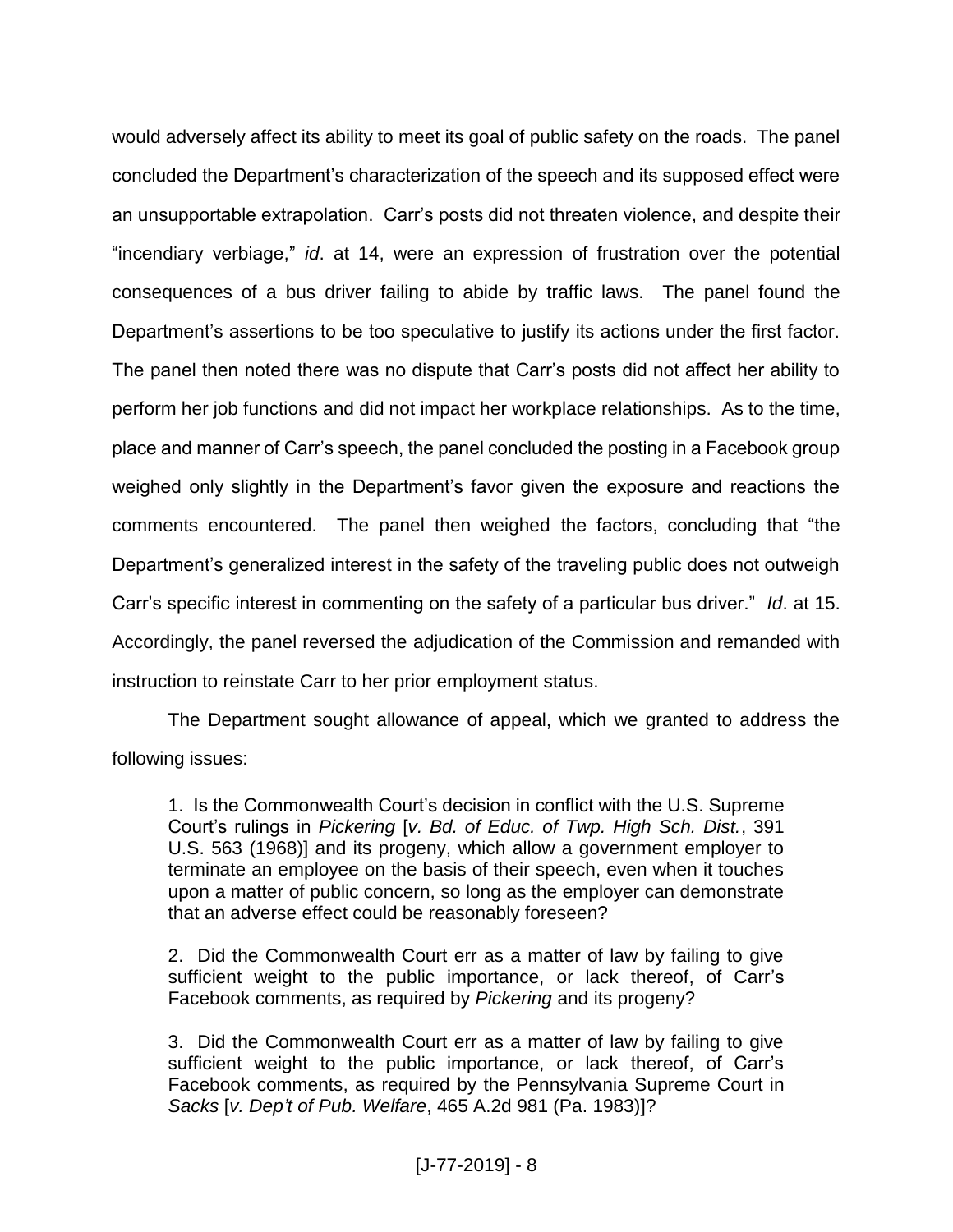*Carr v. Dep't of Transp., et al.*, 200 A.3d 435 (Pa. 2019).

The Department notes that the United States Supreme Court employs a balancing test when considering the government's interests as an employer and the free speech rights of government employees. In *Pickering*, a public school teacher was dismissed after sending a letter to the editor of a local newspaper criticizing the School Board and superintendent for their handling of past revenue raising measures. Pickering's dismissal was affirmed by the Circuit Court of Will County, Illinois "on the ground that the determination that appellant's letter was detrimental to the interests of the school system was supported by substantial evidence and that the interests of the schools overruled appellant's First Amendment rights." *Pickering*, *supra* at 564. The Supreme Court of Illinois affirmed. In reversing, the United States Supreme Court recognized:

> [T]he State has interests as an employer in regulating the speech of its employees that differ significantly from those it possesses in connection with regulation of the speech of the citizenry in general. The problem in any case is to arrive at the balance between the interests of the [employee], as a citizen, in commenting upon matters of public concern and the interests of the State, as an employer, in promoting the efficiency of the public services it performs through its employees.

*Pickering*, 391 U.S. at 568. Concluding that Pickering's statements, which were "critical of his ultimate employer but which are neither shown nor can be presumed to have in any way either impeded the teacher's proper performance of his daily duties in the classroom or to have interfered with the regular operation of the schools generally," *id*, at 572-73, the Court held that the administration did not have a greater interest in regulating Pickering's speech than that of any other member of the public.

The Department further relies on *Connick*, *supra*, where New Orleans Assistant District Attorney Sheila Myers, who opposed a planned job transfer, expressed her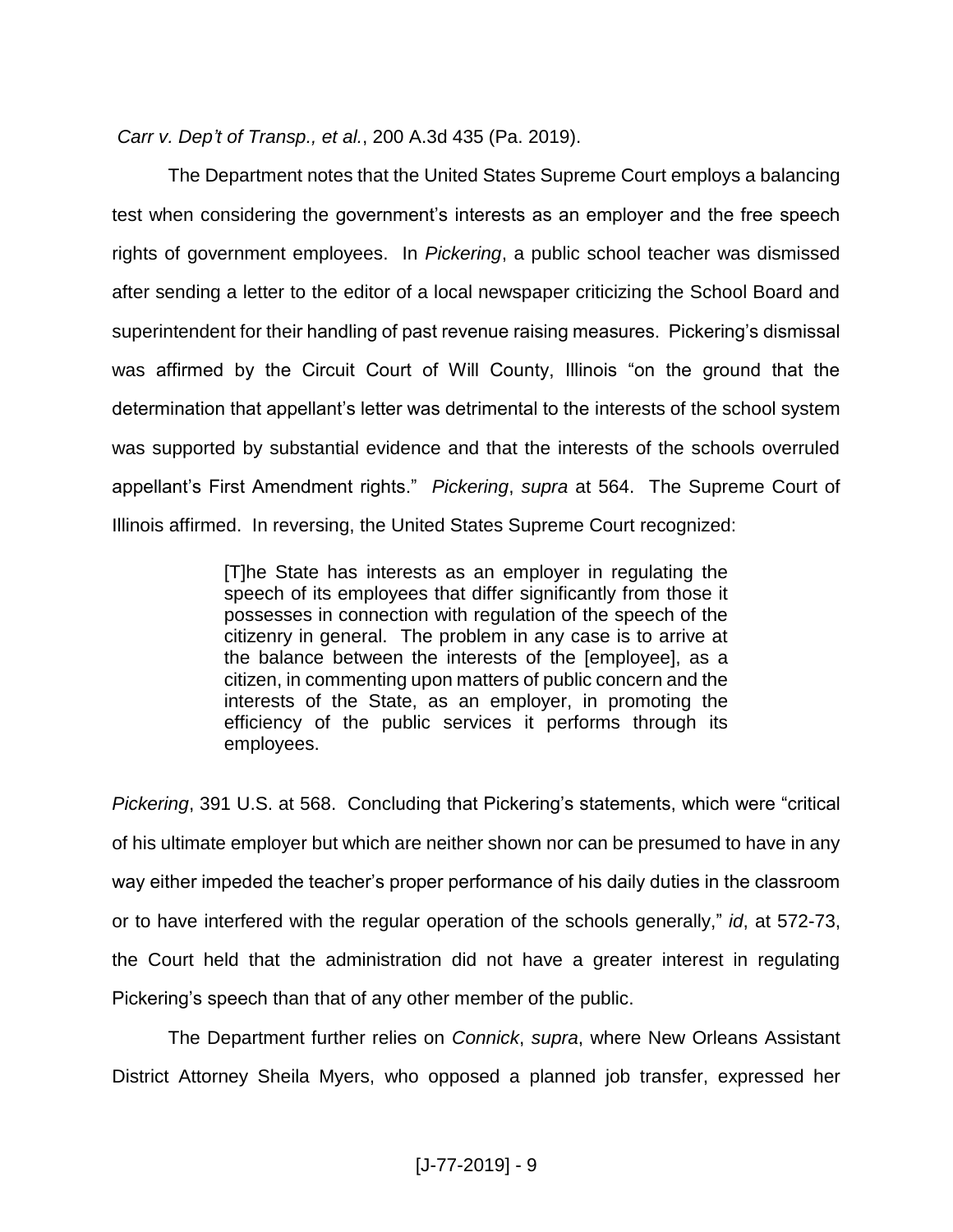opposition to her supervisors, including District Attorney Harry Connick. After receiving notification of the transfer, she discussed the issue and other office-related matters with Dennis Waldron, one of the first assistant district attorneys. When Waldron told her that others in the office did not share her concerns, she told him she would research the matter further.

The following day, Myers met with District Attorney Connick, who asked her to accept the transfer. She told him she would consider it, and Connick then left the building. Shortly thereafter, Myers circulated a survey to fifteen assistant district attorneys seeking their views on "office transfer policy, office morale, the need for a grievance committee, the level of confidence in supervisors, and whether employees felt pressured to work in political campaigns." *Id*. at 141. Once Waldron found out about the survey, he contacted the District Attorney to let him know that a "mini-insurrection" was taking place within the office. Connick returned to the office and told Myers she was being terminated for refusing the transfer. She was also informed that distributing the questionnaire was an act of insubordination, and that Connick objected, *inter alia*, "to a question concerning pressure to go to work in political campaigns which he felt would be damaging if discovered by the press." *Id*.

Myers filed suit under 42 U.S.C. § 1983, alleging that she was terminated for exercising her right of free speech. The federal district court agreed, noting that although Connick told Myers she was terminated for refusing the transfer, the questionnaire was the real reason for the termination. The court determined that the questionnaire involved matters of public concern and that the state failed to establish the survey substantially interfered with the operations of the District Attorney's Office. *Myers v. Connick*, 507 F.Supp. 752 (E.D.La. 1981). The Fifth Circuit Court of Appeals affirmed without a reported opinion. Myers v. Connick, 654 F.2d 719 (5<sup>th</sup> Cir. 1981) (table).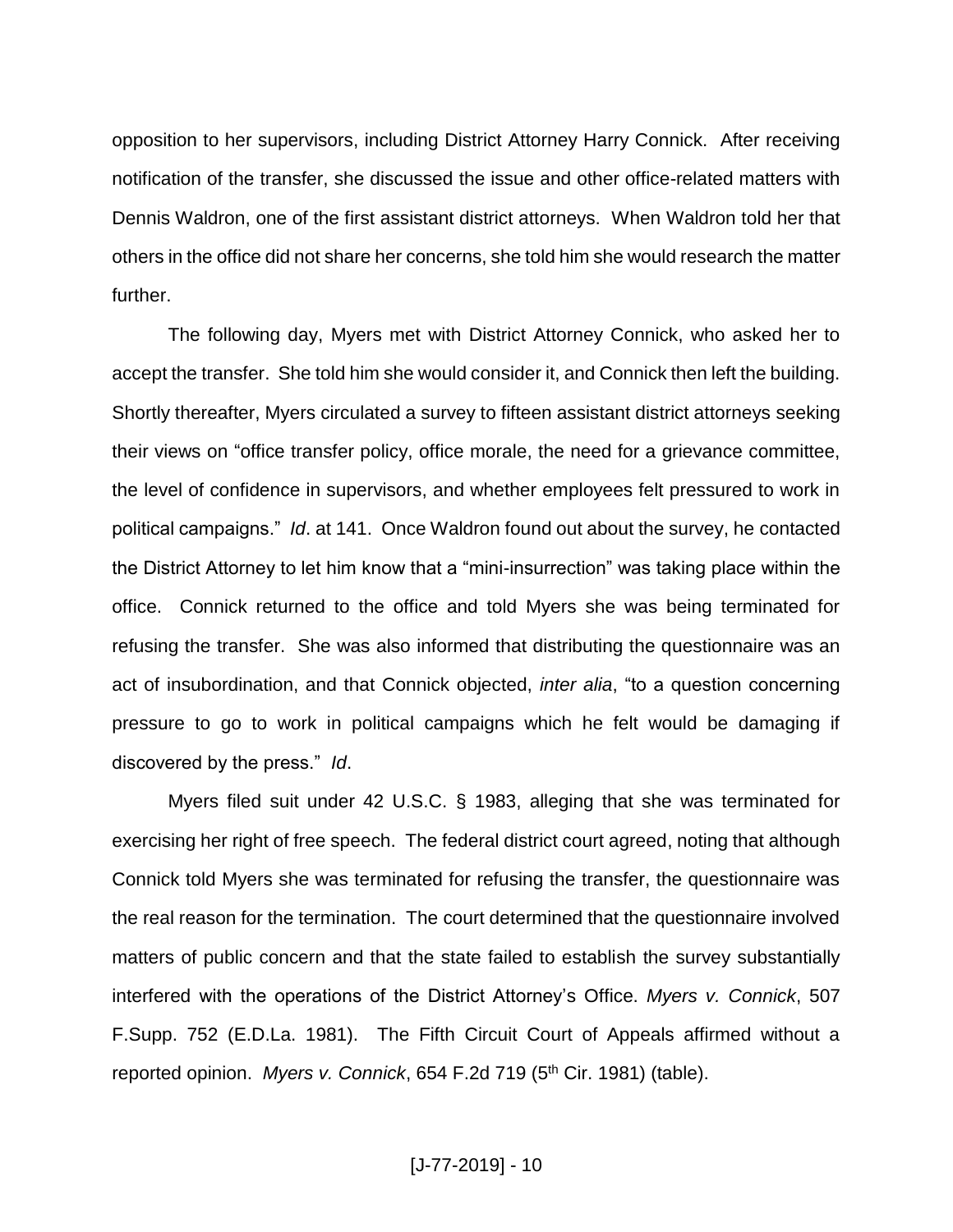The United States Supreme Court reversed, noting that the sole issue raised in the questionnaire that involved a matter of public concern was whether assistant district attorneys felt pressure to work on political campaigns of candidates supported by the office. Due to the presence of this issue, the Court concluded that application of the *Pickering* balancing test was appropriate. However, the Court recognized that Myers' survey 'touched upon matters of public concern in only a most limited sense." *Myers*, 461 U.S. at 154. For this reason, the Court held that the "First Amendment interest involved here does not require that Connick tolerate action which he reasonably believed would disrupt the office, undermine his authority, and destroy close working relationships." *Id*.

The Department further notes that in *Grutzmacher v. Howard County*, 851 F.3d 332 (4th Cir. 2017), the court applied the *Pickering* analysis to online speech, when a battalion chief of the Howard County, Maryland Department of Fire and Rescue Services posted a statement about gun control legislation on his Facebook page suggesting, "lets [sic] all kill someone with a liberal . . . then we can get them outlawed too! Think of the satisfaction of beating a liberal to death with another liberal." *Id*. at 338. The employee also "liked," and wrote favorably about a comment containing racial overtones that someone made in response to the original post. The employee removed the posts at the direction of his supervisor.<sup>8</sup>

Following the employee's termination, he filed suit against the employer. After discovery was completed, the federal district court granted summary judgment in favor of the employer. On appeal, Fourth Circuit Court of Appeals concluded that the employee's Facebook posts regarding gun control and the employer's social media policy were matters of public concern. Therefore, it had to determine whether the employee's interest

 $\overline{a}$ 

<sup>&</sup>lt;sup>8</sup> The employee subsequently posted statements critical of his supervisor and his employer, which the court determined "did not implicate matters of public concern." *Grutzmacher*, 851 F.3d at 343.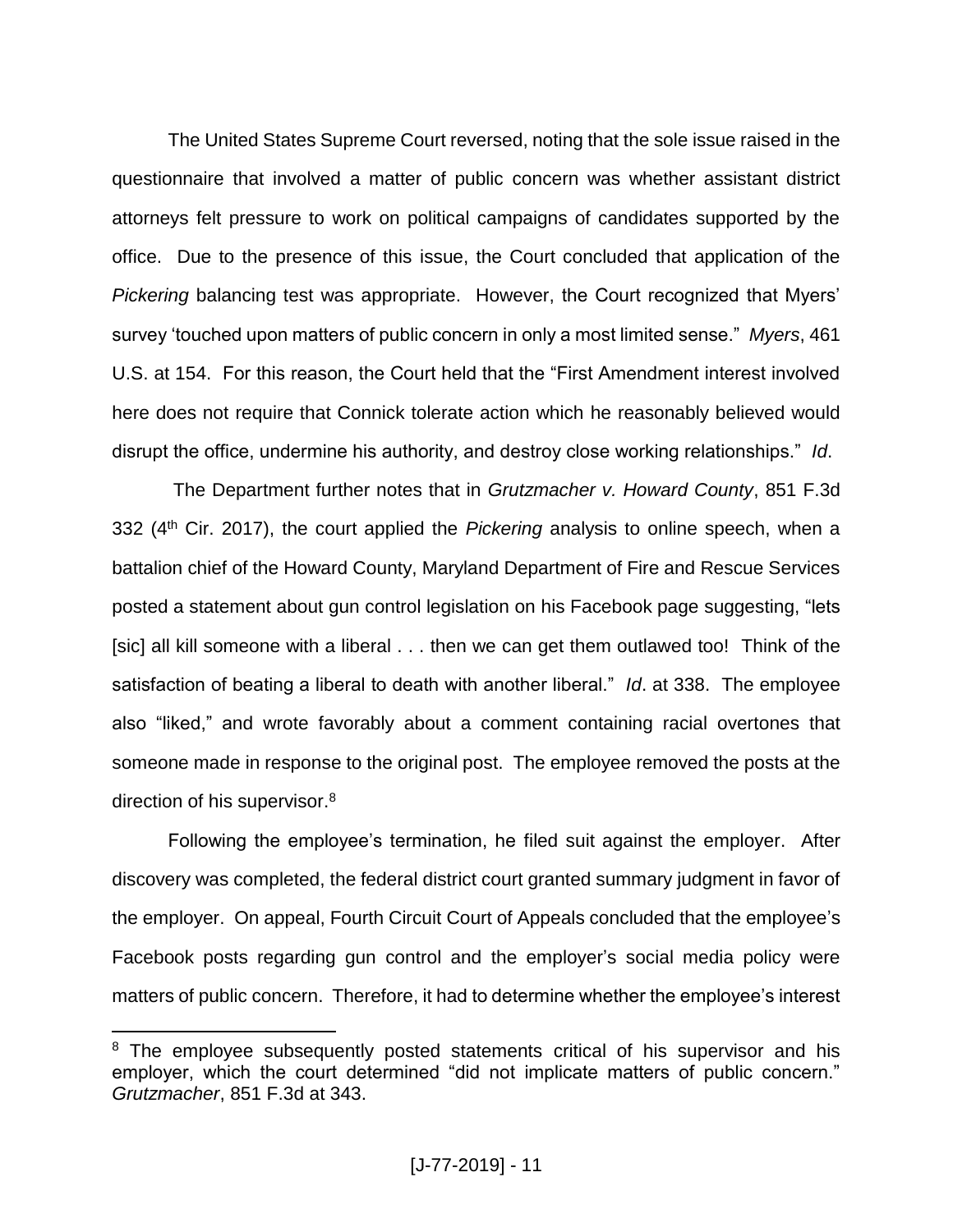in speaking on matters of public concern outweighed the government's interest in "providing effective and efficient services to the public." *Grutzmacher*, 851 F.3d at 344- 45 (citing *McVey v. Stacy,* 157 F.3d 271, 277 (4th Cir. 1998)). The Court recognized that "to demonstrate that an employee's speech impaired efficiency, a government employer need not prove that an employee's speech actually disrupted efficiency, but only that an adverse effect was reasonably to be apprehended." *Id.* (citation omitted). Relevant to the instant matter, the Court noted that "[a] social media platform amplifies the distribution of the speaker's message - which favors the employee's free speech interests - but also increases the potential, in some cases exponentially, for departmental disruption, thereby favoring the employer's interest in efficiency." *Id.* (quoting *Liverman v. City of Petersburg*, 844 F.3d 400, 407 (4<sup>th</sup> Cir. 2016)).

Balancing the parties' interests, the Court concluded that the employer prevailed for several reasons including the fact that the plaintiff's "Facebook activity interfered with and impaired [the employer's] operations and discipline as well as working relationships within the [organization]." *Id.* at 345. The Court further recognized that the employee's "speech frustrated the [Fire] Department's public safety mission and threatened 'community trust' in the [Fire] Department, which is 'vitally important' to its function." *Id*. at 346 (citations omitted).

Here, the Department asserts that "[t]he ultimate aim of the *Pickering* test is to balance the interests of the employee, speaking as a citizen, with that of the government, acting as an employer, 'in promoting the efficiency of the public services it performs through its employees.' *Pickering*, 391 U.S. at 568." Appellant's Brief at 18. It further argues that the Commonwealth Court failed to consider the government's determination that Carr's comments had the potential to erode public confidence in the Department and undermine its mission of promoting highway safety. *Id*. at 18-19. The Department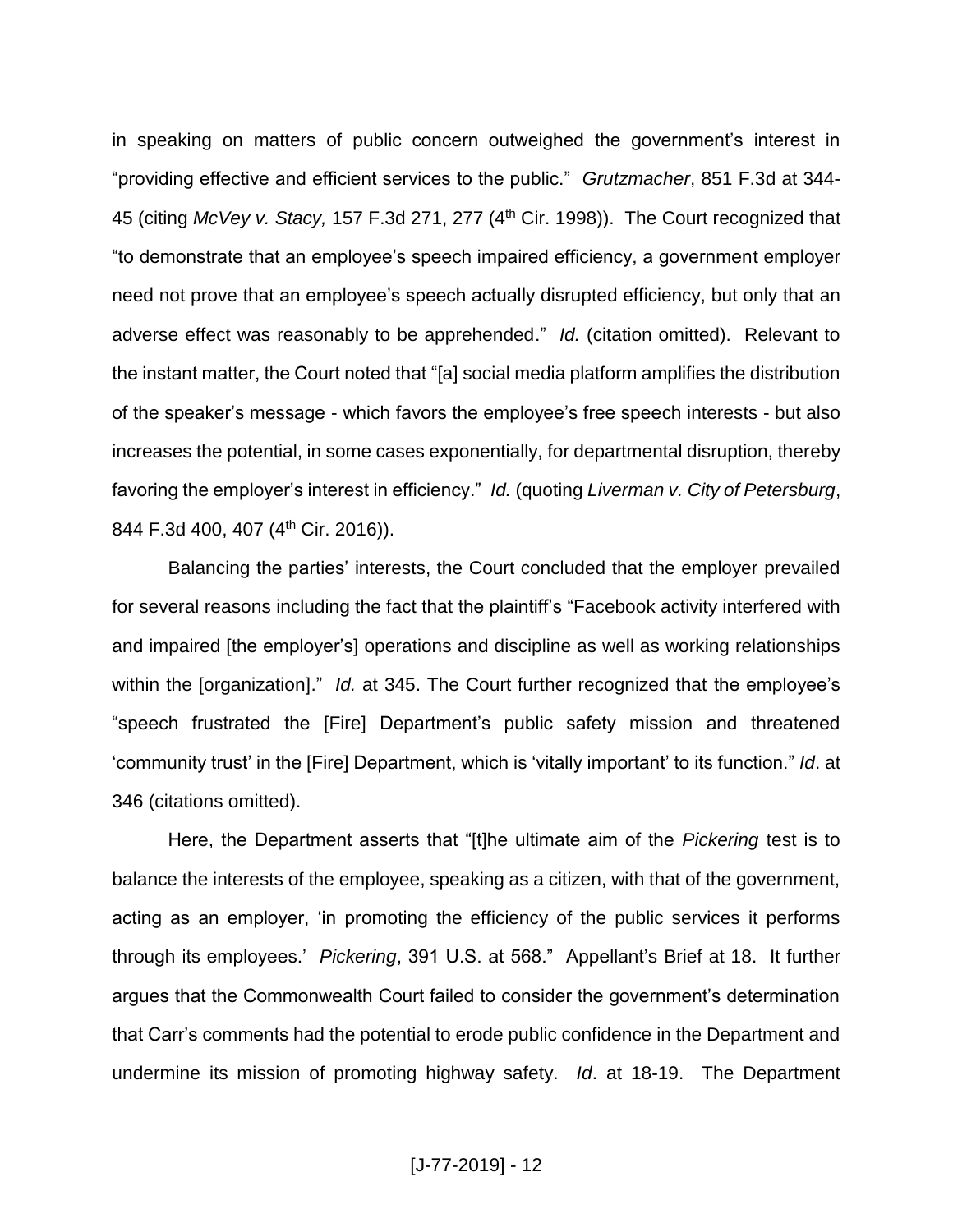criticizes the court for giving short shrift to the Commission's characterization of Carr as being "capable of violent behavior and . . . clearly putting the bus driver and any other nearby motorist at risk." Commission's Adjudication at 18. Rather, the court concluded that such characterization was speculative because Carr's posts simply indicated her frustration at the bus driver's dangerous driving habits which caused her to take evasive measures.

The Department notes that "[t]he proper inquiry, under *Pickering* and its progeny, is whether Carr's speech could reasonably be said to adversely affect the Department's interest as an employer. *See Waters v. Churchill*, 511 U.S. 661, 673 (1994) (plurality opinion) (U.S. Supreme Court gave 'substantial weight to government employer's reasonable predictions of disruption')." Appellant's Brief at 19. Carr's rant disregarded the core mission of the Department, which is to provide safe highways to the traveling public. *Id*. at 20. Furthermore, by referencing her employment on her Facebook page and within the comments, she brought the Department into her rants. *Id*. Carr's comments that she does not "give a flying shit about those babies and [] will gladly smash into a school bus," are contrary to the Department's core mission. *Id*. at 21. "The overthe-top nature of her comments have the potential to corrupt the public's confidence and trust in the Department and its employees." *Id.* Noting that *Pickering* simply requires that any harm to the public employer be reasonably likely to occur, the Department asserts it reasonably concluded that in light of Carr's post, she might strike a school bus with a vehicle. *Id*.

The Department argues that Carr's posting of her rants to a Facebook group with 1,395 members aggravated the harm it sustained pursuant to *Grutzmacher*, *supra*, where the Fourth Circuit Court of Appeals recognized "the undeniable reality that online speech magnifies a speaker's message and, in turn, the potential harm of the speech." *Id.* at 22.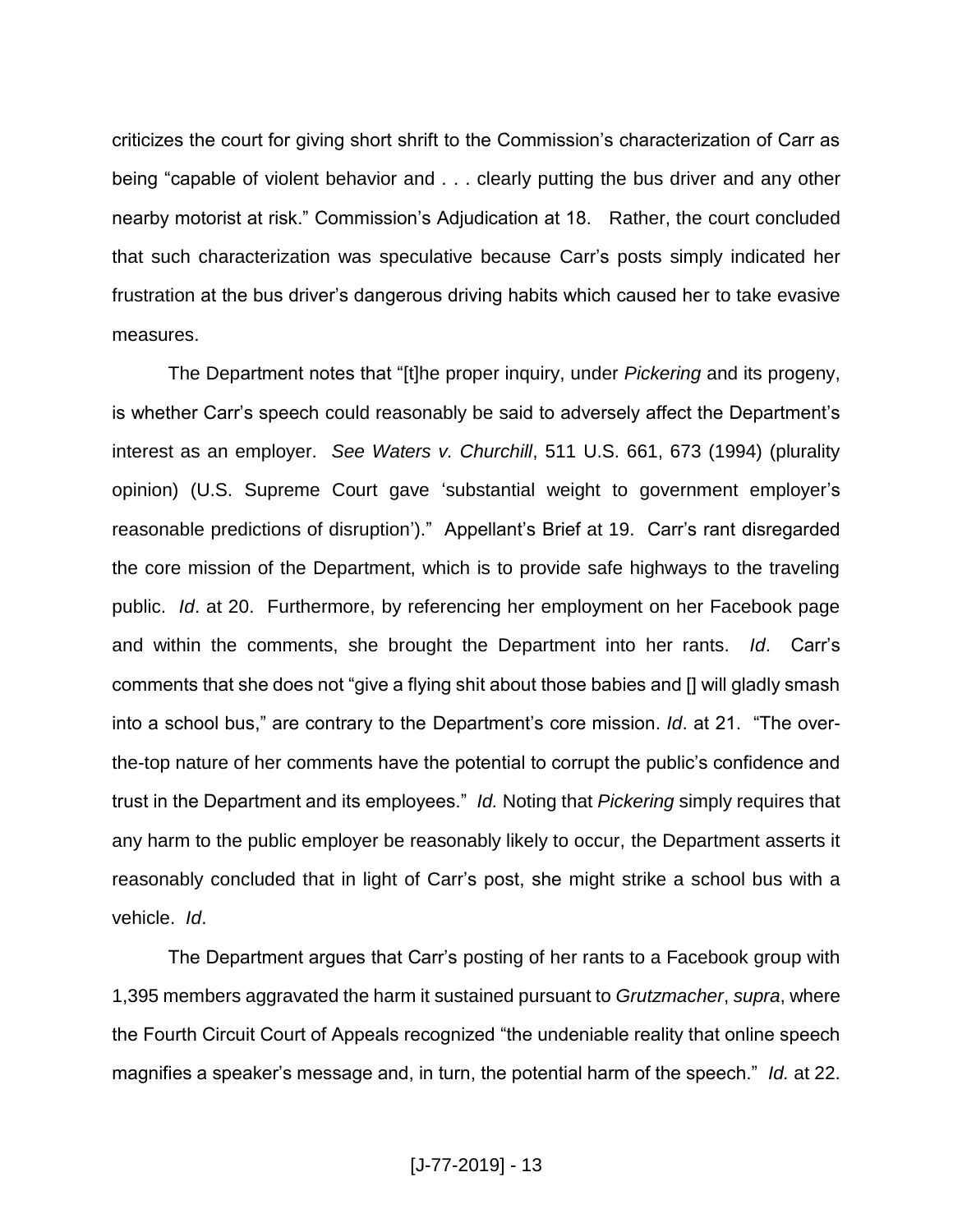Noting that multiple individuals contacted the Department through social media to complain about Carr's posts, the Department emphasizes that it was "reasonable . . . to believe that her comments could have a negative impact on its interest as an employer and as stewards of the public's trust." *Id*. at 23. Focusing on the totality of the circumstances, "a reviewing court should affirm an adverse employment action so long as the potential harm to the employer rises above mere speculation." *Id*. at 25.

Noting "the government employer's right to protect its own legitimate interests in performing its mission," *City of San Diego v. Roe*, 543 U.S. 77, 82 (2004), the Department asserts that rather than waiting for harm to arise, it was justified in taking "proactive steps to prevent any reasonably foreseeable harm that may arise from an employee's speech." Appellant's Brief at 25-26.

The Department next argues that the Commonwealth Court erred by failing to consider the minimal public importance of Carr's comments when balancing her free speech interests against the interests of her employer. In *Pickering*, the Court noted the question of school funding is a matter of public concern about which teachers are "the members of the community most likely to have informed and definite opinions as to how funds allotted to the operations of the schools should be spent." *Pickering*, 391 U.S. at 572. Here, the Department asserts that the Commonwealth Court did not adequately address the weight or lack thereof to be given to Carr's comments under the *Pickering*  analysis. Instead, once the court determined that her comments touched on a matter of public concern, it found she had a "specific interest in commenting on the safety of a particular bus driver. *Carr*, 189 A.3d at 15." Appellant's Brief at 28-29. The Department asserts that the Commonwealth Court failed to consider the absence of societal interests involved in Carr's Facebook posts despite recognizing that her comments were "a verbal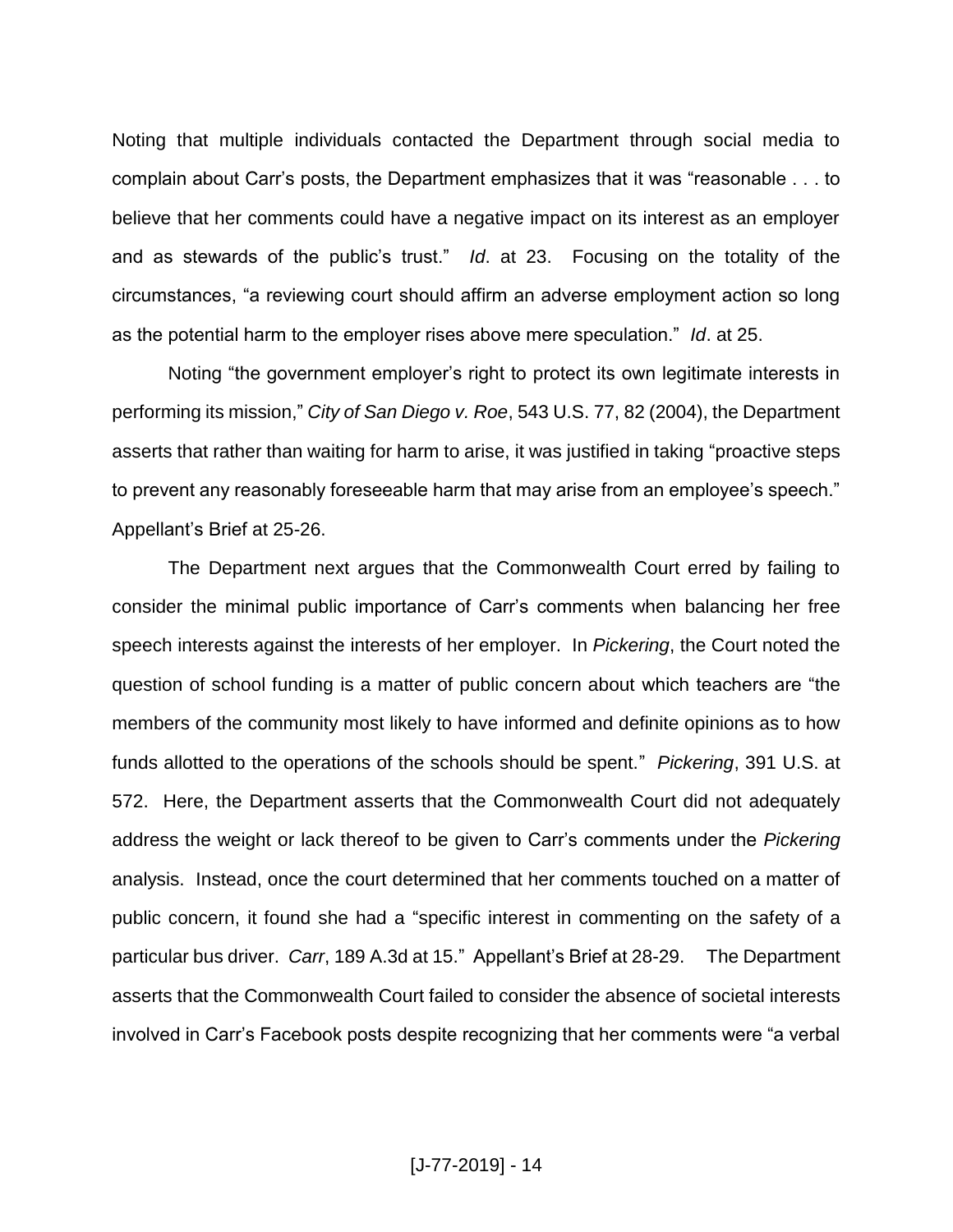manifestation of her frustrations," in having to take evasive maneuvers in response to the bus driver's dangerous driving habits. Appellant's Brief at 29 (citing *Carr*, 189 A.3d at 14).

The Department points out that the United States Supreme Court "has acknowledged the importance of promoting the public's interest in receiving the wellinformed views of government employees engaging in civic discussion." *Garcetti*, 597 U.S. at 419. However, the Department suggests that such was not the case here because "Carr's position with the Department did not provide her with any insight into school bus safety nor was she well-informed as to the topic. There is little to no public interest in her personal frustrations." Appellant's Brief at 29. By not taking into consideration the lack of societal interest in Carr's Facebook posts, the Department asserts that the Commonwealth Court failed to properly weigh the First Amendment interests involved, as required by *Pickering*. The Department maintains that when Carr's First Amendment interests are weighed against its interests as an employer, the scales tip in its favor due to the importance of it maintaining the public's trust and confidence. *Id*. at 30.

The Department next asserts that the Commonwealth Court's decision is contrary to this Court's holding in *Sacks v. Dep't of Pub. Welfare*, 465 A.2d 981 (Pa. 1983), wherein a Department of Public Welfare (DPW) employee, Steven Sacks, spoke as a private citizen at a public hearing held by the Health Systems Agency of Southeastern Pennsylvania (HSA). Among his comments, he stated that one Medical Assistance contractor, the Philadelphia Health Management Corporation (PHMC), which is a nonprofit entity, had made a profit of \$768,000 from a child health screening program. He referred to this as "an apparent ripoff." *Id*. at 983. He also pointed out that employees of DPW were members of the board of PHMC. In response, DPW suspended Sacks for ten days. The Commission upheld the suspension, which the Commonwealth Court affirmed. However, on further appeal, this Court reversed, noting that Sacks' testimony contained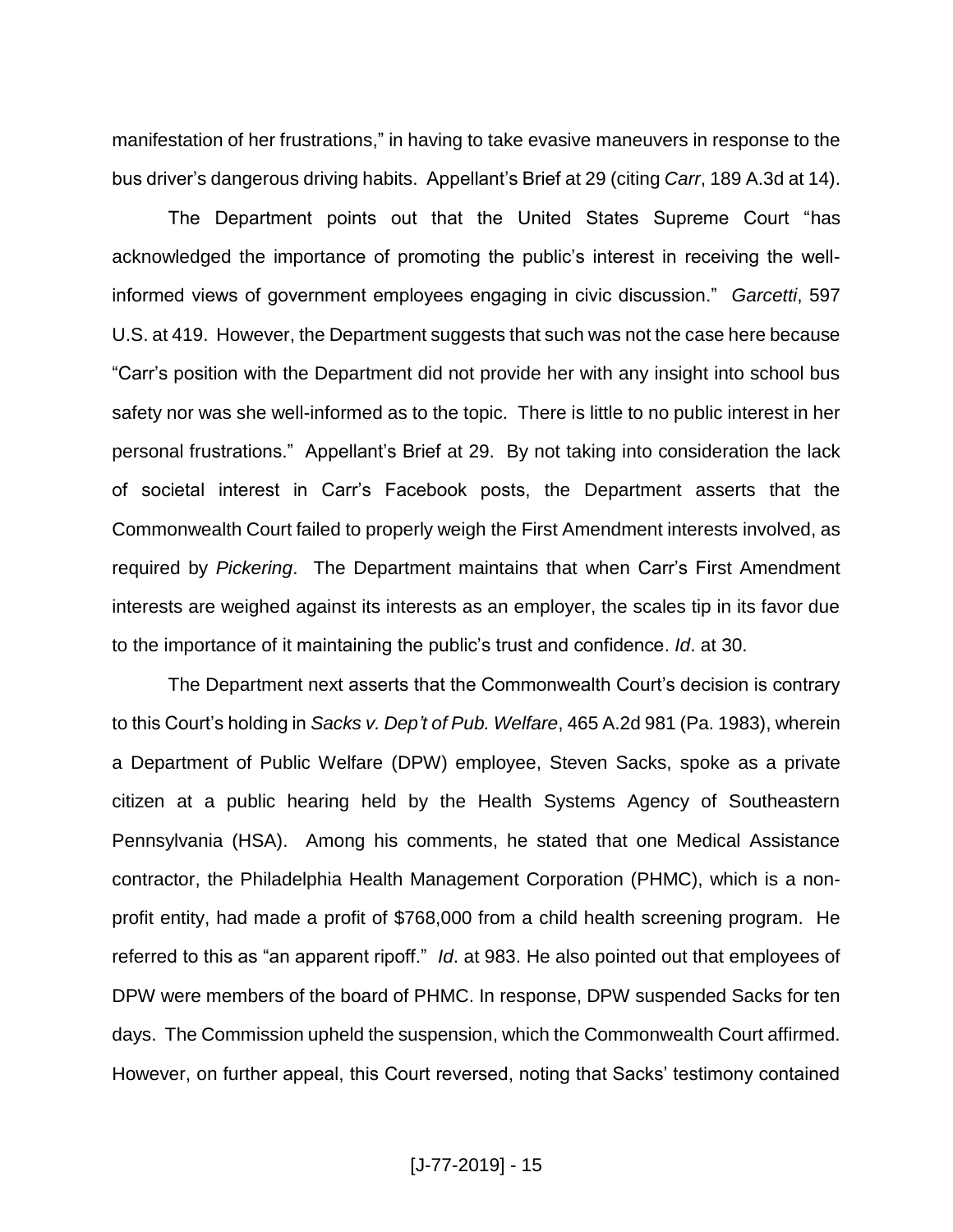both "a fact component and a value or opinion component." *Id*. at 985. The fact component was accurate. Furthermore, "Sacks' view that the surplus was improper and the joint involvement was questionable was a value judgment on which reasonable minds could disagree." *Id*. at 985-86.

Upon review of *Pickering* and *Connick*, this Court concluded "[t]here is a calculus of injury required in First Amendment government employee cases in which as the First Amendment interest in the speech rises, so does the government's obligation to react with caution, disciplining the employee, if at all, only when injury to the agency is more than speculative." *Id*. at 988. When analyzing a public employee First Amendment case, the court should consider: (1) the public importance of the speech; (2) the nature of the injury to the agency; and (3) factors which may mitigate or aggravate the injury to the agency. *Id.* at 989.

With respect to the first element, the *Sacks* court emphasized:

As the public importance of the speech increases, the government's difficulty of justifying disciplinary action taken against the employee because of the speech will increase proportionately, and as the public importance of the speech decreases, the government's burden of showing injury before it may discipline an employee, for First Amendment purposes, will proportionately decrease.

*Id.* 

Here, the Department asserts that the Commonwealth Court's decision failed to adequately address the factors set forth in *Sacks*. It argues that although the court concluded Carr's comments involved a matter of public concern, it erred by ignoring the lack of any public importance in those comments. Appellant's Brief, at 33. The Department notes that Carr herself described the comments as a "rant" against a school bus driver in her area, and it draws our attention to the Commission's statement that it could not "find any reasonable public interest in a rant about harming children or a bus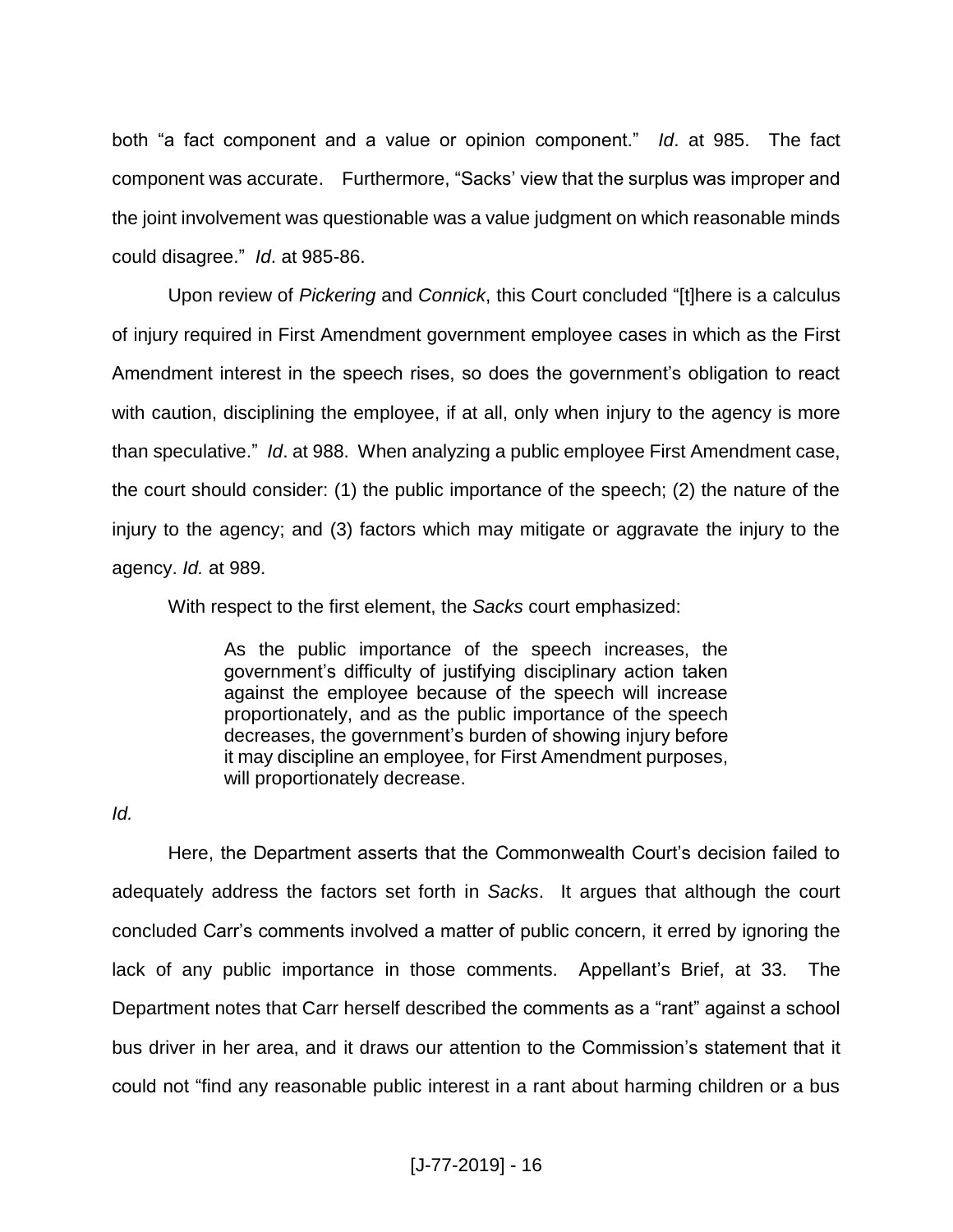driver." Commission's Adjudication, 8/1/17, at 18.As noted, unlike the employees in *Pickering* and *Sacks*, Carr's position did not provide her with special knowledge regarding a matter of public concern, in this case, school bus safety.

The fact that Carr posted her message to a Facebook group whose members were not primarily residents of the area where she lived lessens the public importance of her remarks according to the Department. Appellant's Brief at 36. The Commonwealth Court recognized, "logic would dictate that a forum with members spanning the globe might not be the most effective arena in which to address these concerns and conduct meaningful discussion." *Carr*, 189 A.3d at 15.

As the Department notes, the comments following Carr's initial post were not the "well-informed views of government employees engaging in civic discussion." *Garcetti*, 547 U.S. at 419. Given the minimal importance of Carr's speech for First Amendment purposes, the Department asserts that pursuant to *Sacks*, its interest in preventing employees from making inflammatory comments that have the potential to erode public trust and confidence in its mission justifies disciplining Carr.

Carr recognizes the relevance of *Pickering*, *Connick*, and *Sacks* to the instant matter, emphasizing that the Commonwealth Court found her speech involved an issue of public concern. She suggests that our analysis of the factors outlined in those cases should be informed by *Rankin v. McPherson*, 483 U.S. 378 (1987), and *Grutzmacher v. Howard County*, 851 F.3d 332 (4<sup>th</sup> Cir. 2017). Carr notes that in *Rankin*, *supra*, a deputy constable, Ardith McPherson, upon hearing of an assassination attempt against the President of the United States, said to a coworker, "if they go for him again, I hope they get him." *Id*. at 381. The remark was overheard by another deputy constable who reported it to Constable Walter Rankin, who fired McPherson. McPherson filed an action challenging her termination in federal district court, which ruled that her statements were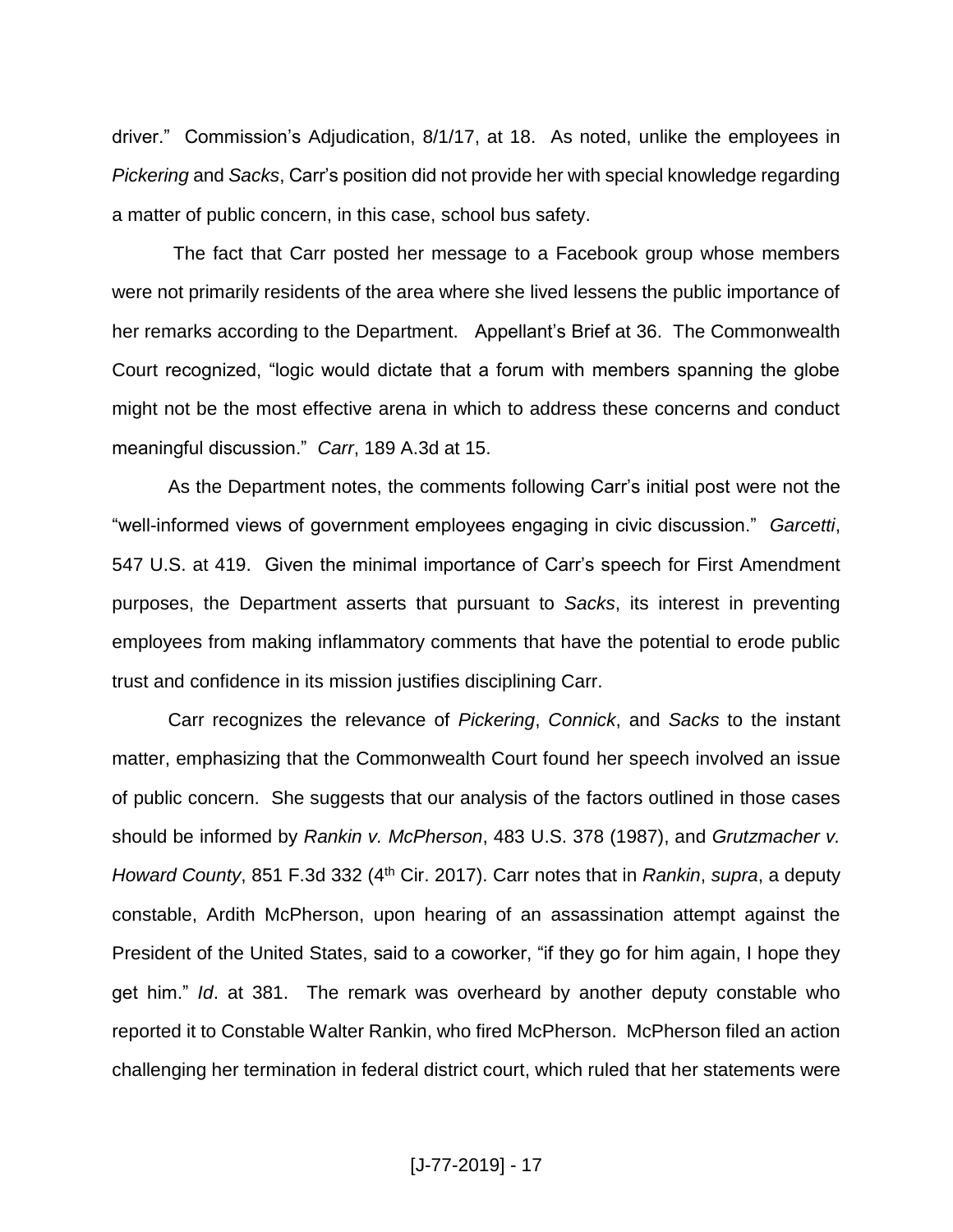not protected speech. The Fifth Circuit Court of Appeals reversed. In affirming that decision, the United States Supreme Court noted that McPherson's duties were limited to data entry, and that all employees of the Constable's Office were designated as deputy constables regardless of the nature of their work. *Id*. at 380-81. The Court concluded:

> [McPherson's] duties were purely clerical and were limited solely to the civil process function of the Constable's office. There is no indication that she would ever be in a position to further - or indeed to have any involvement with - the minimal law enforcement activity engaged in by the Constable's office. Given the function of the agency, McPherson's position in the office, and the nature of her statement, we are not persuaded that Rankin's interest in discharging her outweighed her rights under the First Amendment.

*Id*. at 391.

Carr also draws our attention to *Grutzmacher*, *supra*, where the Fourth Circuit Court of Appeals concluded that "the Department's interest in efficiency and preventing disruption outweighed Plaintiff's interest in speaking in the manner he did regarding gun control and the Department's social media policy." *Grutzmacher*, 851 F.3d at 345. The court held that the battalion commander's posts interfered with Department operations and discipline; conflicted with his responsibilities; frustrated the Department's public safety mission and threatened the community's trust in the Department and upset the chain of command. *Id.* at 345-47.

Carr maintains that the Department erroneously asserts that her posts created a significant potential to erode the public's trust in the organization, and that they undermined the Department's core safety mission. She notes that her initial comments were in response to a school bus driver's unsafe driving, and echoes the Commonwealth Court's observation that she herself did not engage in unsafe driving practices. Rather, it was the bus driver who forced her into taking measures to avoid harm. Appellee's Brief at 20. Contrary to the Department, which characterizes her comments as indicative of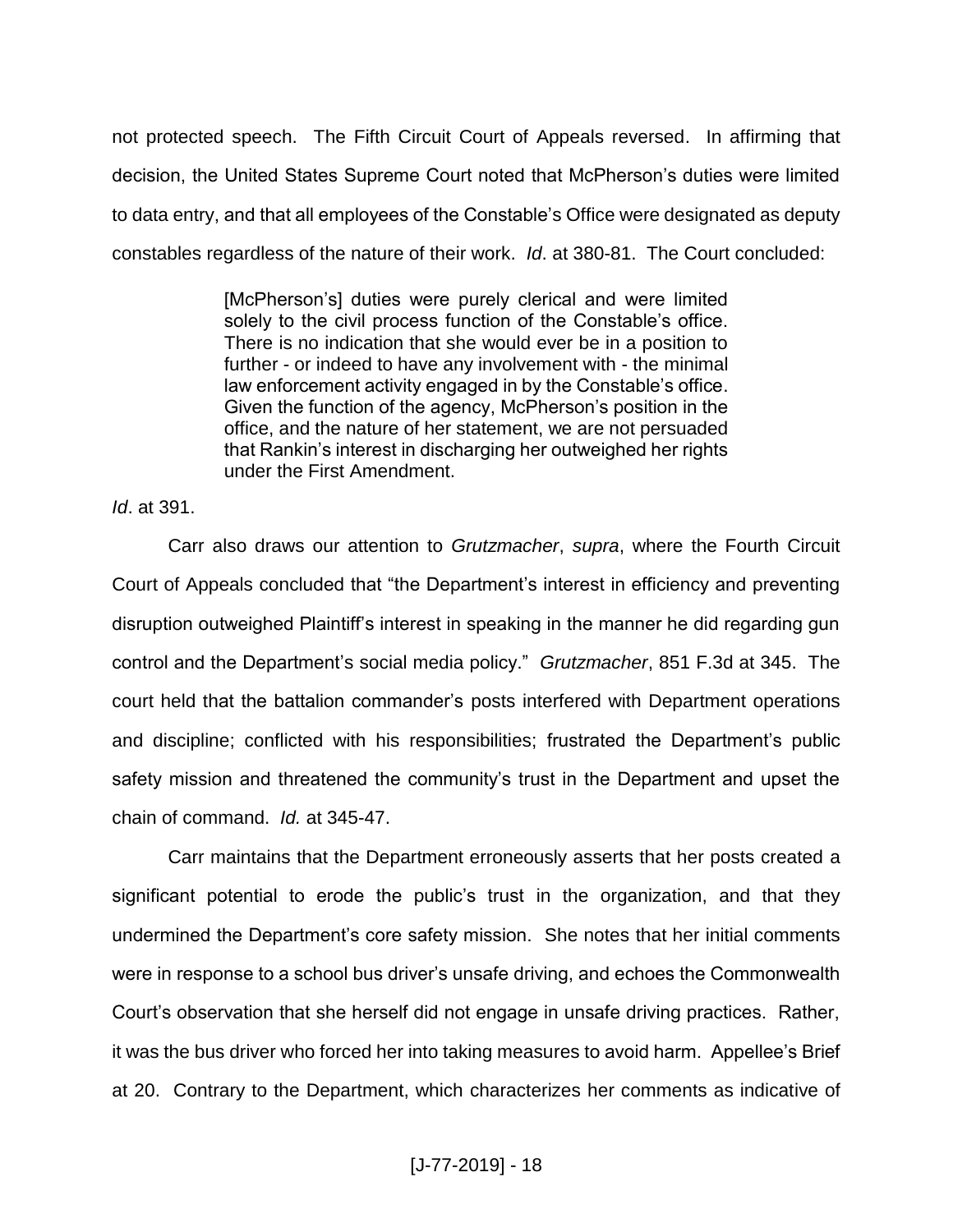violent tendencies, Carr, like the Commonwealth Court, characterizes her comments as simply a "verbal manifestation of her frustrations" at having to take evasive action due to the poor skills of the driver entrusted with transporting school children. *Carr*, 189 A.3d at 14. She emphasizes that in her Facebook post she does not threaten to violate traffic laws, and that contact between her vehicle and a school bus would only occur as a result of the unsafe driving of the school bus driver. Appellee's Brief at 20-21. She further asserts that any harm to the Department is speculative, and that complaints raised by the public "do not indicate any mistaken association that her comments reflect those of the Department." *Id*. at 21. Additionally, in the days following her posts, Carr's working relationships were not affected, her job performance did not decline, nor did the Department experience any decline in the delivery of its services. *Id*.

Carr argues that the Department erroneously seeks to "place[] the issue of 'touching on a matter of public concern' . . . into the balancing test between an employee's interest in speaking weighed against the government's interest as an employer." *Id*. at 22. She asserts that once the court determines that the employee's speech involves a matter of public concern, as it did here, it should then proceed to the *Pickering* balancing test and consideration of the *Sacks* factors.

We turn first to the question of whether the Commonwealth Court's decision conflicts with controlling decisions that a government employer may terminate an employee for speech that touches on a matter of public concern if it can demonstrate that an adverse effect could be reasonably foreseen.<sup>9</sup> Here, the Commonwealth Court held that "the Department's generalized interest in the safety of the traveling public does not outweigh Carr's specific interest in commenting on the safety of a particular bus driver."

 $\overline{a}$ 

<sup>&</sup>lt;sup>9</sup> "As the issues presented concern constitutional questions, our standard of review is de novo and our scope of review is plenary." *Pa. State Ass'n of Jury Comm'rs v. Commonwealth*, 78 A.3d 1020, 1028 (Pa. 2013).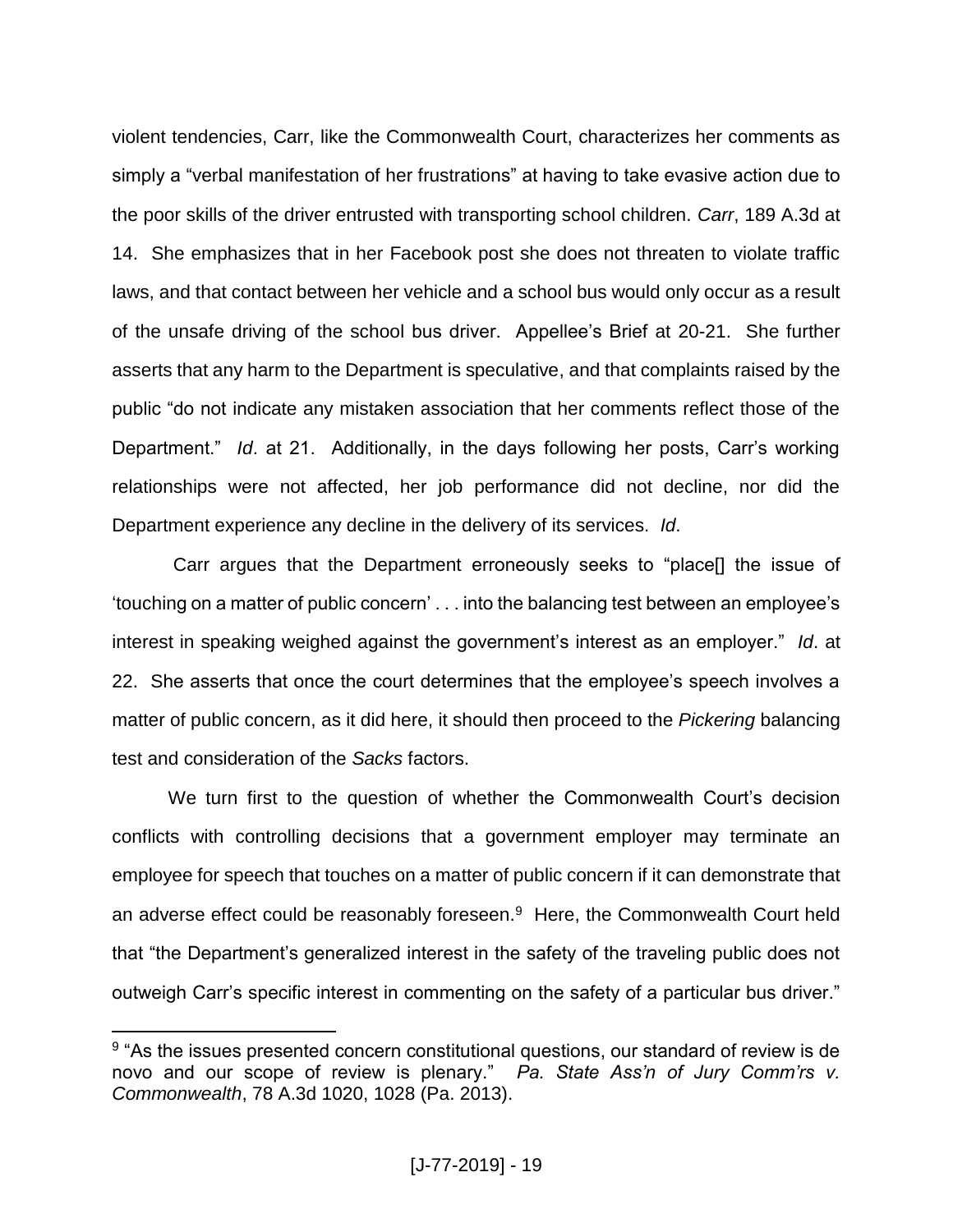*Carr*, 189 A.3d at 15. It further noted that "[w]ith the exception of a speculative prediction of future harm, the Department put forward no concrete evidence of tangible harm resulting from Carr's comments." *Id*.

It is well-settled that the state has a heightened interest in regulating the speech of its employees. *Pickering*, 391 U.S. at 568. "When a citizen enters government service, the citizen by necessity must accept certain limitations on his or her freedom." *Garcetti*, 547 U.S. at 418. As the United States Supreme Court has recognized:

> Government agencies are charged by law with doing particular tasks. Agencies hire employees to help do those tasks as effectively and efficiently as possible. When someone who is paid a salary so that she will contribute to the agency's effective operation begins to do or say things that detract from the agency's effective operation, the government employer must have some power to restrain her.

*Waters v. Churchill*, 511 U.S. 661, 674-75 (1994) (plurality opinion). The Court subsequently held:

> [T]he Government, as an employer, must have wide discretion and control over the management of its personnel and internal affairs. This includes the prerogative to remove employees whose conduct hinders efficient operation and to do so with dispatch. Prolonged retention of a disruptive or otherwise unsatisfactory employee can adversely affect discipline and morale in the work place, foster disharmony, and ultimately impair the efficiency of an office or agency.

*Connick*, 461 U.S. at 151 (quoting *Arnett v. Kennedy*, 416 U.S. 134, 168 (1974) (J. Powell, concurring in part)).

"To demonstrate that an employee's speech impaired efficiency, a government employer need not prove that the employee's speech actually disrupted efficiency, but only that an adverse effect was reasonably to be apprehended." *Grutzmacher*, 851 F.3d at 345 (quotations and citations omitted). *See also Garcetti*, 547 U.S. at 418 (explaining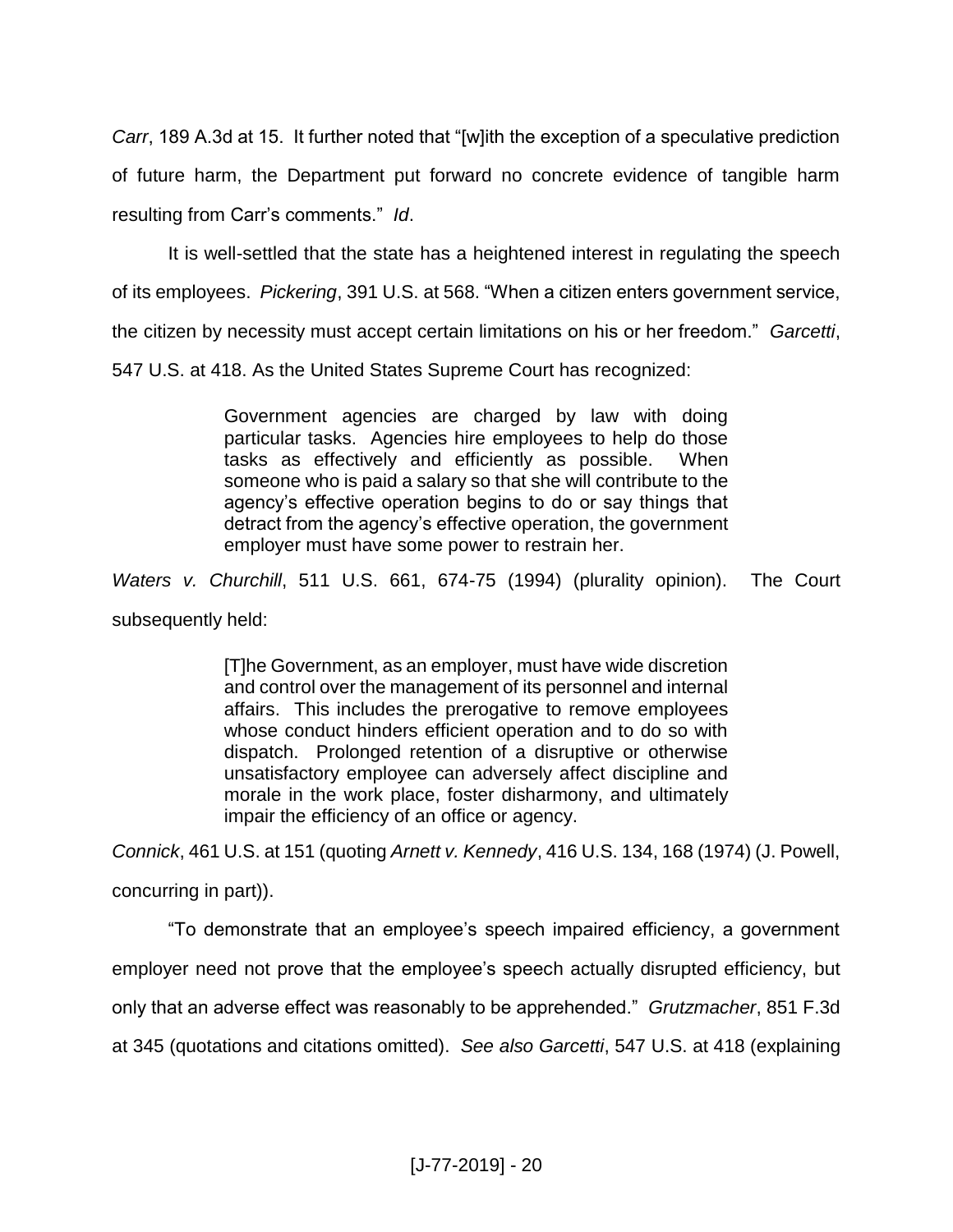when government acts as employer, "the restrictions it imposes must be directed at speech that has some potential to affect the entity's operations").

With regard to the Commonwealth Court's concern regarding "the speculative prediction of future harm," *Carr*, 189 A.3d at 15, it is important to note the following observation by the United States Supreme Court:

> [W]e have consistently given greater deference to government predictions of harm used to justify restriction of employee speech than to predictions of harm used to justify restrictions on the speech of the public at large. Few of the examples we have discussed involve tangible, present interference with the agency's operation. The danger in them is mostly speculative. . . . But we have given substantial weight to government employers' reasonable predictions of disruption, even when the speech involved is on a matter of public concern, and even though when the government is acting as sovereign our review of legislative predictions of harm is considerably less deferential.

*Waters*, 511 U.S. at 673 (plurality opinion). As subsequently stated by the Court, "we do not see the necessity for an employer to allow events to unfold to the extent that the disruption of the office and the destruction of working relationships is manifest before taking action." *Connick*, 461 U.S. at 152. The Third Circuit Court of Appeals has also recognized that "[t]he government need not show the existence of actual disruption if it establishes that disruption is likely to occur because of the speech." *Munroe v. Central Bucks Sch. Dist.*, 805 F.3d 454 (3d Cir. 2015).

Reviewing Carr's Facebook posts, the Commonwealth Court suggests that Carr was simply expressing her frustrations about having to take evasive measures due to a bus driver's dangerous maneuvers. Accordingly, it found that harm to the Department was speculative. *Carr*, 189 A.3d at 14. However, the relevant question is whether Carr's speech could reasonably be said to adversely affect the Department's interest as an employer. *See Waters*, *supra.* Even if Carr never intended to drive her vehicle into a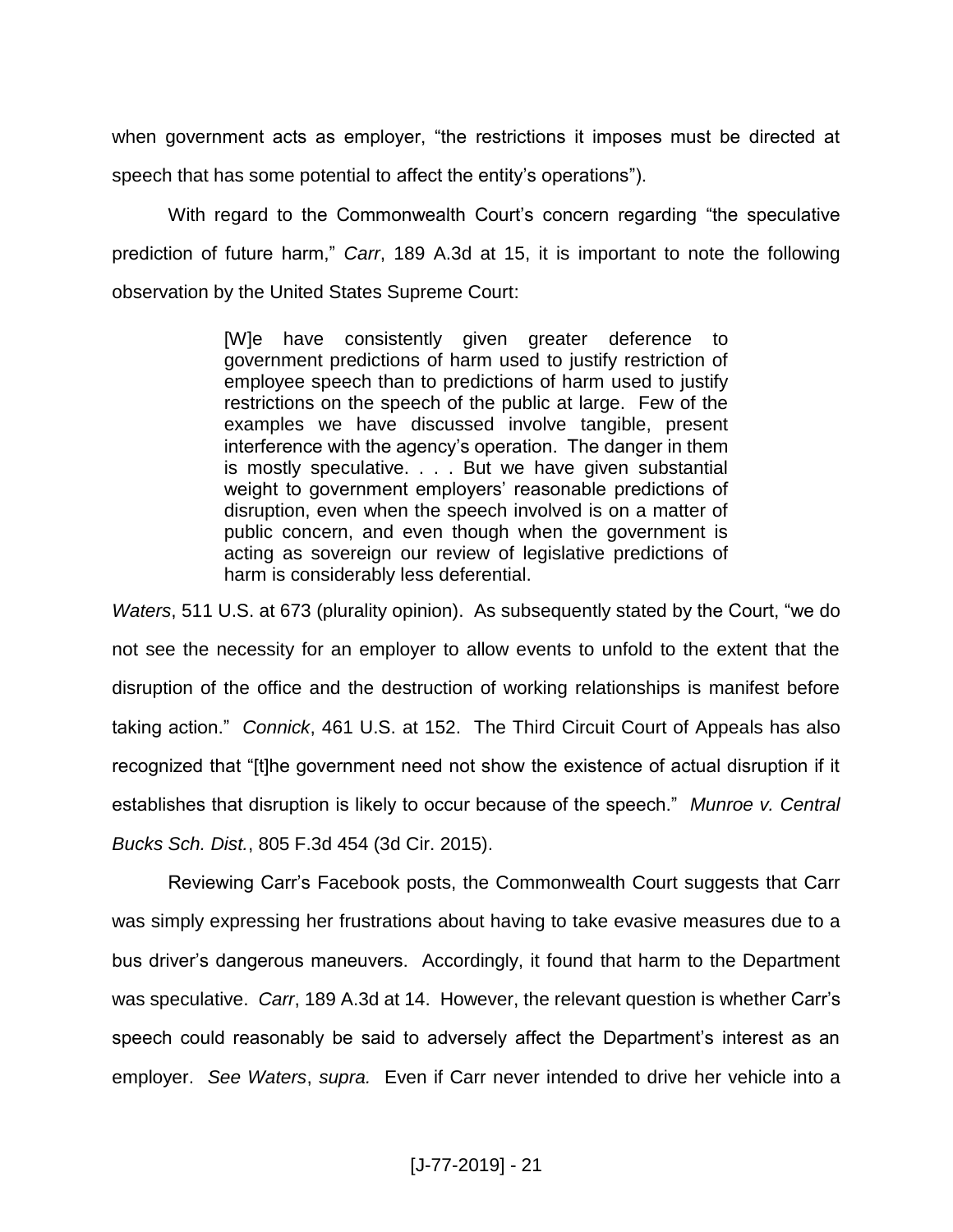school bus, if her words alone could erode the public's trust in her employer's mission, the Department acted reasonably in terminating her employment. Carr identified herself as a Department employee in her Facebook profile and in her posting. The record establishes that safety is the core mission of the Department. As its Human Resources Officer testified:

> Representing the Department of Transportation in her profile and then talking about Transportation during her posts, this is not the view of the Department. The view of the Department is not to hurt any individual or the traveling public. We do everything to reduce risks to the traveling public in terms of all the safety items that we are associated with. In fact, we have driver safety trainings, we have school bus safety trainings, which is typically an outreach of our department, but there's no way that we want to be in any line of thinking that our department employees don't care about traffic laws and that they would intentionally hurt somebody.

N.T. Commission Hearing, 11/17/16, at 67-68.

Clearly, few statements could be more contrary to the Department's mission of providing safe roadways for the traveling public than Carr's comment, "I don't give a flying shit about those babies and I will gladly smash into a school bus." *Id*. at Ex. AA-7. Furthermore, the fact that the Department received complaints via social media about Carr's posts highlights the reasonableness of its concerns regarding the loss of public trust. Accordingly, the Commonwealth Court erred in its analysis of the question "[w]hether, because of the speech, the government agency is prevented from efficiently carrying out its responsibilities." *Sacks*, 465 A.2d at 981 (citing *Connick*, 461 U.S. at 150- 51).

The Department also asserts that the Commonwealth Court erred by focusing solely on the existence of an issue of public concern without considering the importance, or lack thereof, of the speech involved. Here, the Commonwealth Court concluded that Carr's posts addressed a matter of public concern, namely, "an attempt to discuss her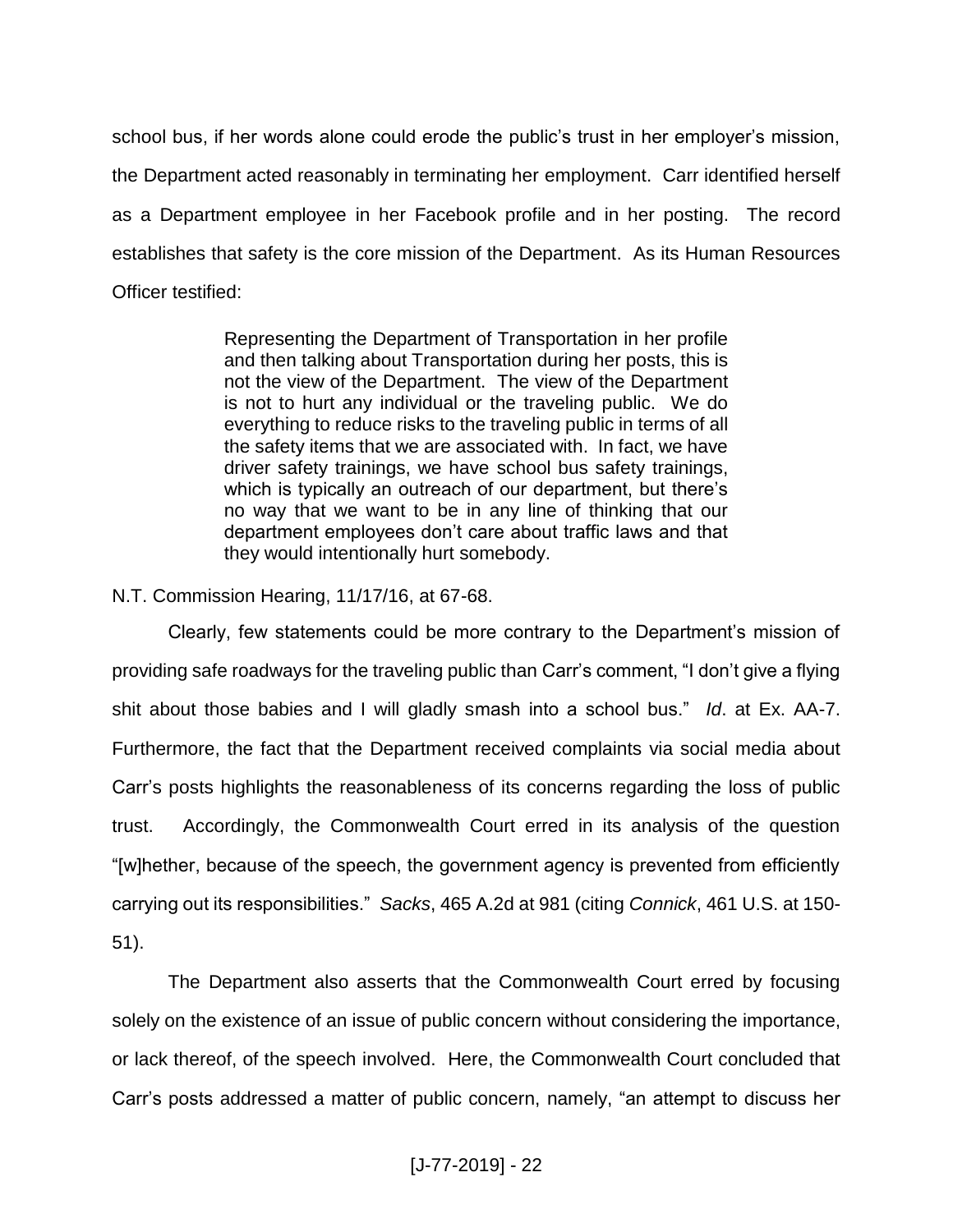frustrations toward the poor driving habits of an individual entrusted to safely transport school children." *Carr*, 185 A.3d at 12. Having determined that Carr met the threshold requirement of raising an issue of public concern, it proceeded to examine the four factors identified in *Sacks* for determining if discipline is appropriate:

> 1. Whether, because of the speech, the government agency is prevented from efficiently carrying out its responsibilities;

> 2. Whether the speech impairs the employee's ability to carry out his own responsibilities;

> 3. Whether the speech interferes with essential and close working relationships;

4. The manner, time and place in which the speech occurs.

*Carr*, 189 A.3d at 13 (quoting *Sacks*, 465 A.2d at 988-989). The court engaged in no further consideration of the nature of the speech itself when balancing Carr's interests, "as a citizen, in commenting upon matters of public concern and the interest of the State, as an employer, in promoting the efficiency of the public services it performs through its employees." *Pickering*, 391 U.S. at 568.

In *Sacks*, this Court held that when applying the considerations listed above, "to the analysis of a public employee First Amendment case, a court should consider: I. the public importance of the speech; II. the nature of the injury to the agency; III. factors which may mitigate or aggravate the injury to the agency." *Sacks*, 465 A.2d at 989. The Court proceeded to note:

> As the public importance of the speech increases, the government's difficulty of justifying disciplinary action taken against the employee because of the speech will increase proportionately, and as the public importance of the speech decreases, the government's burden of showing injury before it may discipline an employee, for First Amendment purposes, will proportionately decrease.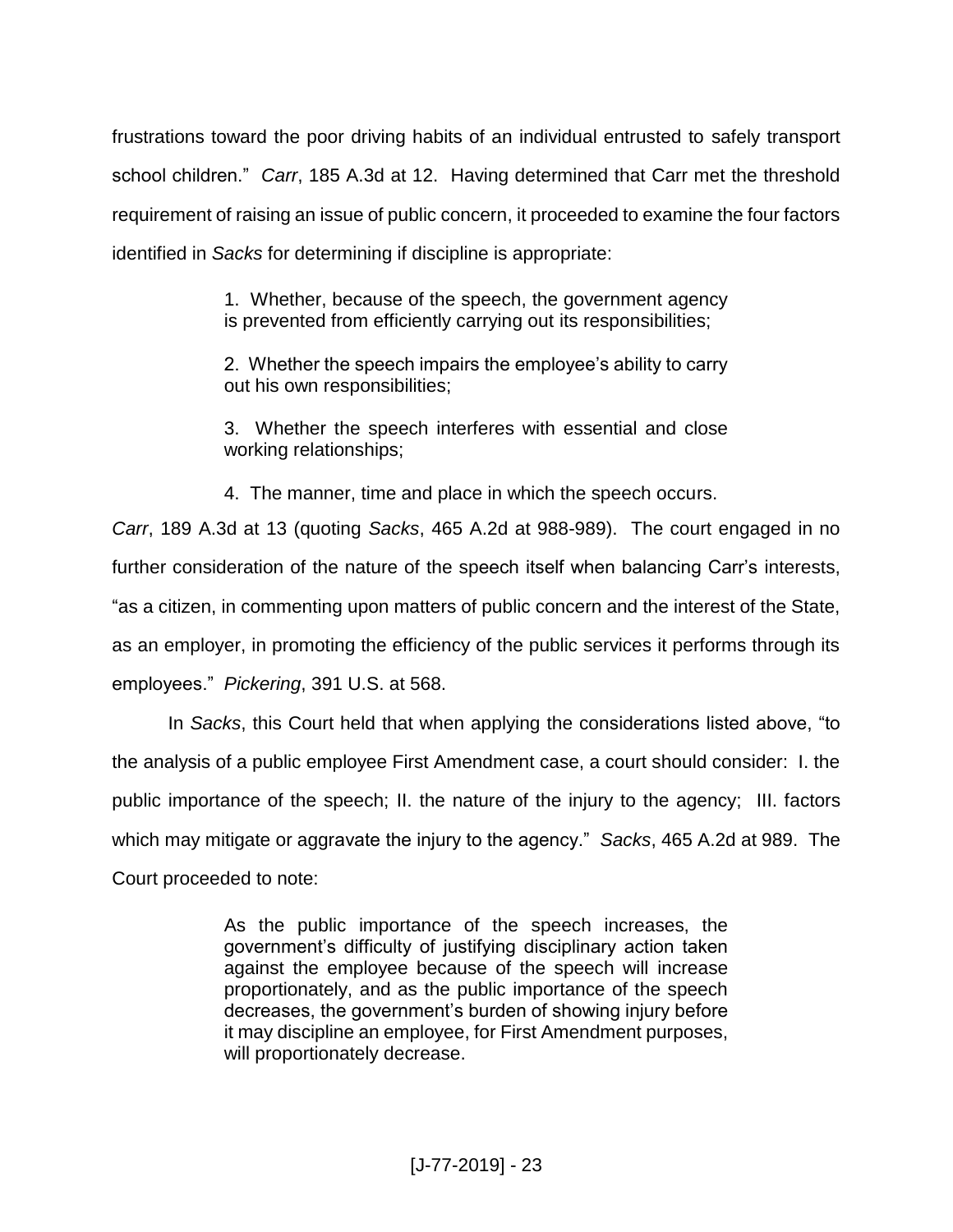*Id.* Here, the Commonwealth Court's failure to consider the importance of Carr's speech is contrary to *Sacks*, and thus an error of law which undermines its conclusion that Carr's interest in commenting on the safety of a particular bus driver outweighs the Department's interest in the safety of the public. *Carr*, 189 A.3d at 15.

The Commonwealth Court's conclusions with respect to the following *Sacks*  factors are not in dispute: Carr's speech did not affect her ability to perform her core duties; Carr's speech did not adversely affect her working relationships; and with regard to the time, place and manner of Carr's speech, her decision to post to the Creeps of Peeps Facebook group weighs in favor of the Department. *Id*. at 14-15. However, in light of our conclusion, *supra*, that Carr's speech prevented the Department from efficiently carrying out its responsibilities, it is evident that when weighing the factors, the Commonwealth Court erred in concluding that "the Department's generalized interest in the safety of the traveling public does not outweigh Carr's specific interest in commenting on the safety of a particular bus driver." *Id.* at 15. This is especially so when the public importance of the speech is considered, as required by *Sacks*.

The United States Supreme Court has "acknowledged the importance of promoting the public's interest in receiving the well-informed views of government employees engaging in civic discussion." *Garcetti*, 547 U.S. at 419. *Pickering* and *Sacks* both involved employees who by virtue of their positions and experience had specialized knowledge regarding matters of public concern. While there is no present dispute whether Carr's comments touched on a matter of public concern, they were essentially a rant based on her personal observation of a particular bus driver rather than an explanation of safety concerns that she became aware of as a Department employee. In light of the limited public importance of Carr's posts, *see Sacks*, and their detrimental